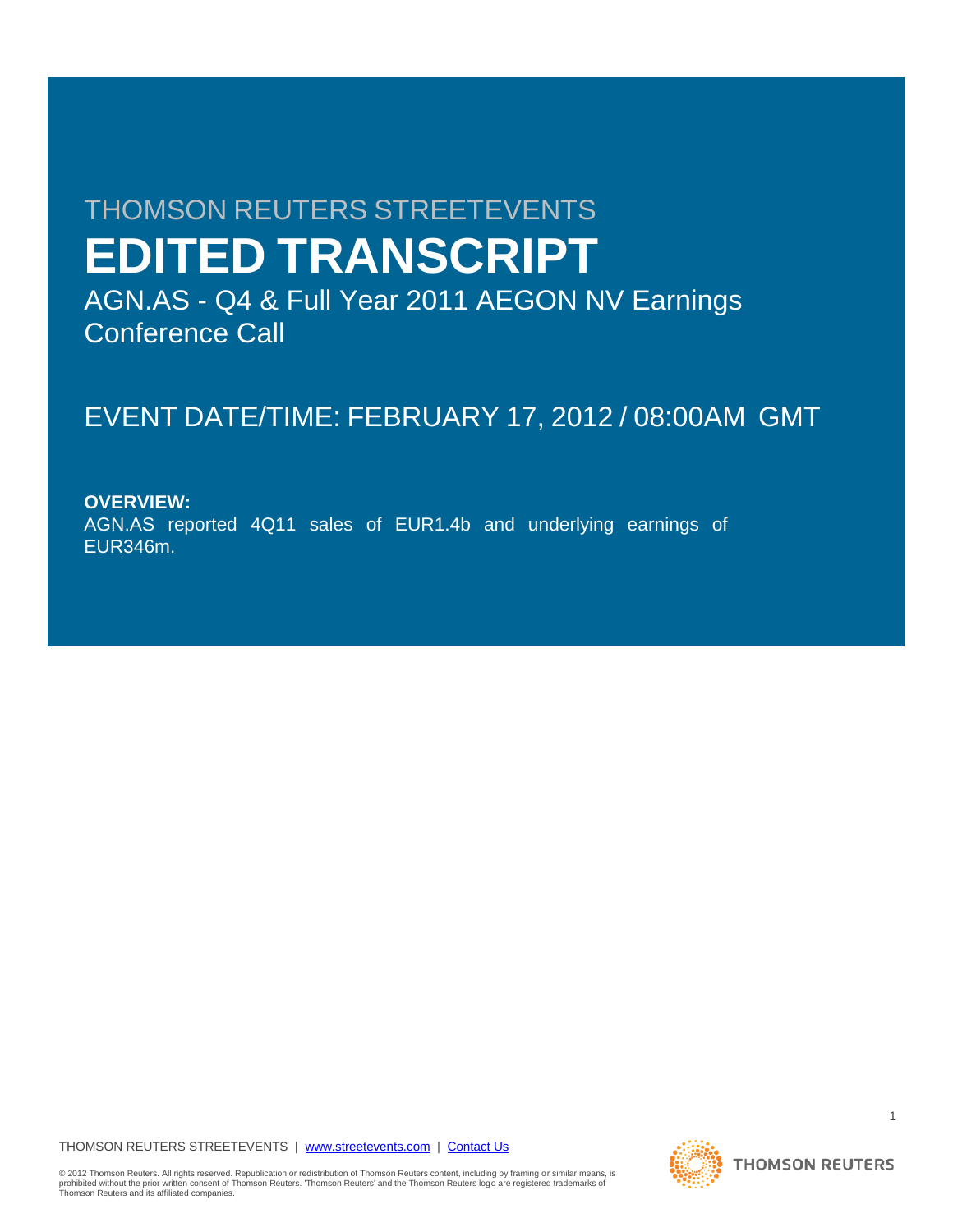### **C O R P O R A T E P A R T I C I P A N T S**

**Alex Wynaendts** *Aegon NV - Chairman and CEO* **Darryl Button** *Aegon NV - CFO, Americas* **Michiel van Katwijk** *Aegon NV - EVP* **Jan Nooitgedagt** *Aegon NV - CFO*

### **C O N F E R E N C E C A L L P A R T I C I P A N T S**

**Farquhar Murray** *Autonomous Research - Analyst* **Jan Willem Weidema** *ABN Amro - Analyst* **Farooq Hanif** *Morgan Stanley - Analyst* **Robin Buckley** *Deutsche Bank - Analyst* **Albert Ploegh** *ING - Analyst* **Nick Holmes** *Nomura - Analyst* **William Hawkins** *Keefe, Bruyette & Woods - Analyst* **William Elderkin** *Societe Generale - Analyst* **Raphael Caruso** *Raymond James - Analyst* **Richard Burden** *Credit Suisse - Analyst* **Francois Boissin** *Exane BNP Paribas - Analyst* **Lemer Salah***Analyst*

### **P R E S E N T A T I O N**

### **Operator**

Ladies and gentlemen, thank you for standing by and welcome to the Aegon fourth quarter 2011 results analyst and investor conference call on Friday, February 17, 2012. (Operator Instructions). I'll now hand the conference over to Mr. Alex Wynaendts. Please go ahead sir.

### **Alex Wynaendts** *- Aegon NV - Chairman and CEO*

Good morning and thank you for joining our call this morning to review Aegon fourth quarter results for 2011. Also joining me here are Jan Nooitgedagt, the CFO, Michiel van Katwijk, Executive Vice President, Darryl Button, CFO of the Americas, and Willem van den Berg, Head of Investor Relations.

Before getting started let me remind you to take a moment to review our disclaimer on forward-looking statements which is at the end of this presentation. And as always we look forward to your questions after the presentation.

So let me start by briefly summarizing the key highlights of this quarter. 2011 was a year of considerable progress for Aegon, having delivered on key strategic priorities despite difficult market conditions. The completion of the repayment to the Dutch state allowed us to turn our full attention to pursuing the substantial opportunities for our businesses in line with our ambitions.

In order to further strengthen our competitive position we initiated a broad restructuring program to reduce cost and create a more focused and responsive organization. As expected, this had an impact on earnings in the fourth quarter. That said, we are on track to realize the benefits this program aims to deliver, having achieved our targeted cost reductions in the UK and implemented plans also in Netherlands to reduce costs and improve operations.

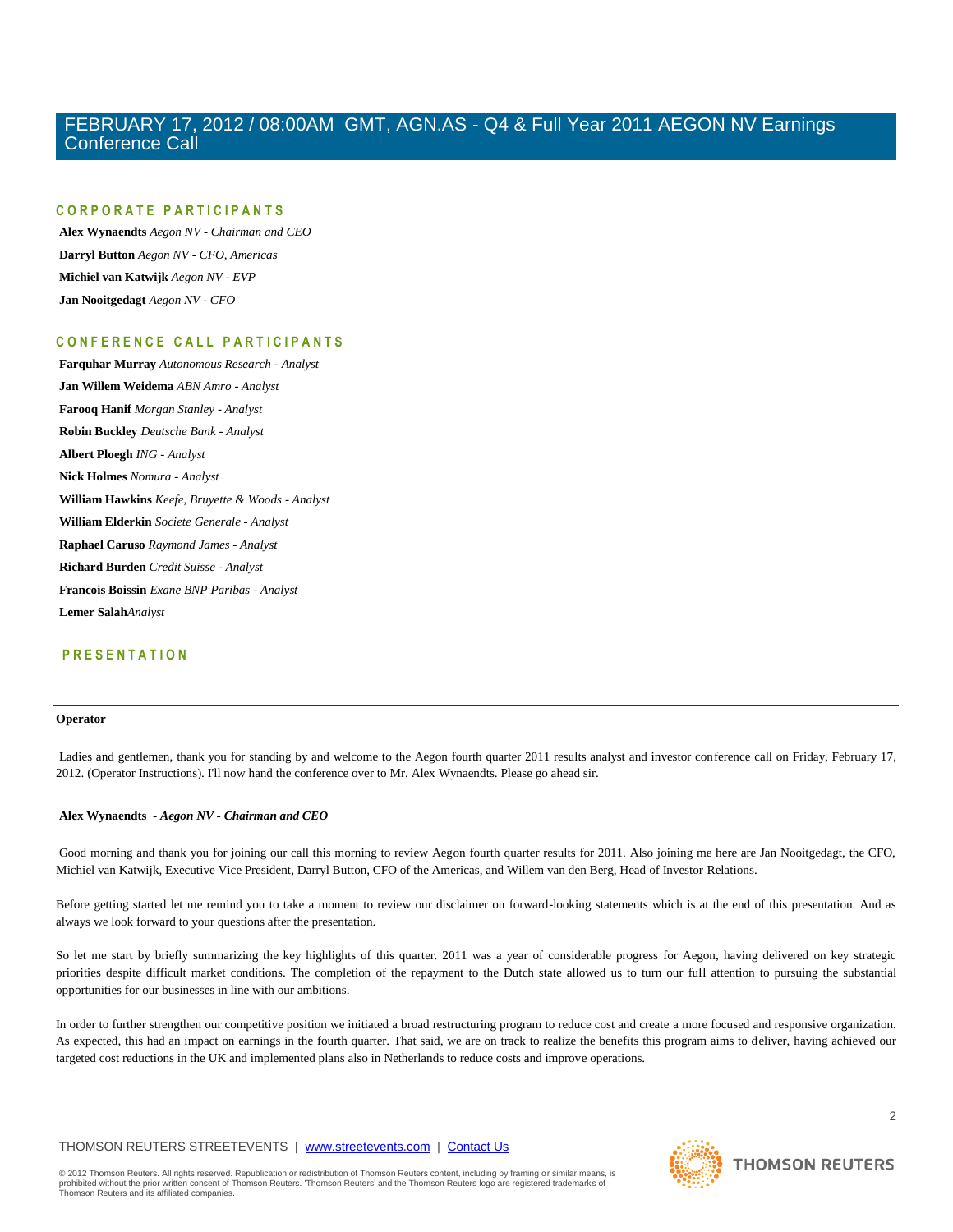A clear indication of the continued strength of our franchise was the consistently high level of deposits throughout the year, which led to successful variable annuity and pension businesses in the US.

And finally, as we previously indicated, we will propose a dividend of EUR0.10 per common share at our upcoming shareholders meeting in May, a reflection of the continued strength of our capital position.

Turning to slide three, you have heard us refer often to the transformation of Aegon in our discussion during the past year. This refers to the broad range of actions we have taken to sharpen our focus to enhance our growth prospects for the future. The divestment of our life reinsurance business, Transamerica Re was a key objective as was the sale of Guardian in the UK. The completion of these transactions at attractive valuations in a challenging market environment were consistent with our aim to optimize our portfolio businesses and to create a more focused Company.

Over the past year we've further reduced our spread-based balances by \$10b while at the same time growing our fee-based business. This has been a specific strategic priority and one that we will continue to execute on.

We have achieved the GBP80m cost reduction target in the UK and will achieve the majority of the EUR100m cost savings program in the Netherlands by the end of this year.

But we are not only focused on restructuring. In each of our established markets we have been pursuing at the same time new initiatives to support our business growth. In the UK we launched a new platform that will enhance our competitive position in the At Retirement market and later this year we'll be launching a new online bank in the Netherlands to provide savings and investment services. And these are just a few examples of how we are positioning our businesses for the future.

Here on slide four, you'll be familiar with the financial targets we introduced a year ago. In December at our analyst and investor conference in New York, we reaffirmed these targets, albeit at the lower end of the range following our updated capital market assumptions in Q3. And we will continue to provide you regular updates on our progress.

Let me now turn to the fourth quarter underlying earnings for the Group on slide five. Fourth quarter underlying earnings of EUR346m reflect the impact of exceptional items, particularly in the UK as well as a strategic shift from spread-based earnings to fee-based earnings in the US. Lower fixed annuity earnings in the US were more than offset by strong variable annuity earnings including a benefit of EUR23m related to updated assumptions for revenue sharing with third party fund managers.

Life and protection earnings in the Americas included a one-time provision related our long term care business. During the quarter we refined the assumption changes that we reported in the third quarter. This resulted in a charge of EUR22m. In the fourth quarter of 2010 on the other hand earnings were positively impacted by a release of EUR14m related to employee benefits.

In the UK underlying earnings were impacted by charges and expenses related to the customer redress program. This program you will remember was implemented to address issues related to errors in customer records.

As you can see on slide six, with the exception of the UK all our markets achieved an increase in underlying earnings sequentially. In the Americas, results increased due to solid variable annuity and pension earnings, while in our Dutch pension business results benefited from better than expected results on mortality. And finally the results in New Markets benefited from improved Non-Life results in Hungary.

Now turning to net income on slide seven, there were several one-time charges that affected net income. As the slide indicates charges defined as Other had a significant impact. These relate primarily to a write-down of goodwill in our distribution business in the Netherlands, reflecting regulatory changes related to commission payments. In the US we made a EUR37m provision for potential life claims based on our analysis of our portfolio in relation to the US social security administration death master file, as it is called there. Impairment charges continued their lower trend during the quarter and they were below both the 2010 level as well as the level we reported at the end of the third quarter.

Let me now spend a moment to highlight our continuous efforts to reduce our cost base. You see this on slide eight. As you can see on this slide, we have achieved considerable cost savings, particularly in our established markets. At the same time, it's equally important that we continue to make investments necessary to ensure that our businesses remain competitive. We have strong confidence that we're making the right investments in the UK, the Netherlands but also in the US that will yield the intended benefits for our operation as well as for our customers. As you know, restructuring comes at a cost and the absolute level of operating expense for the year includes the charges we've taken to carry out the transformational program.

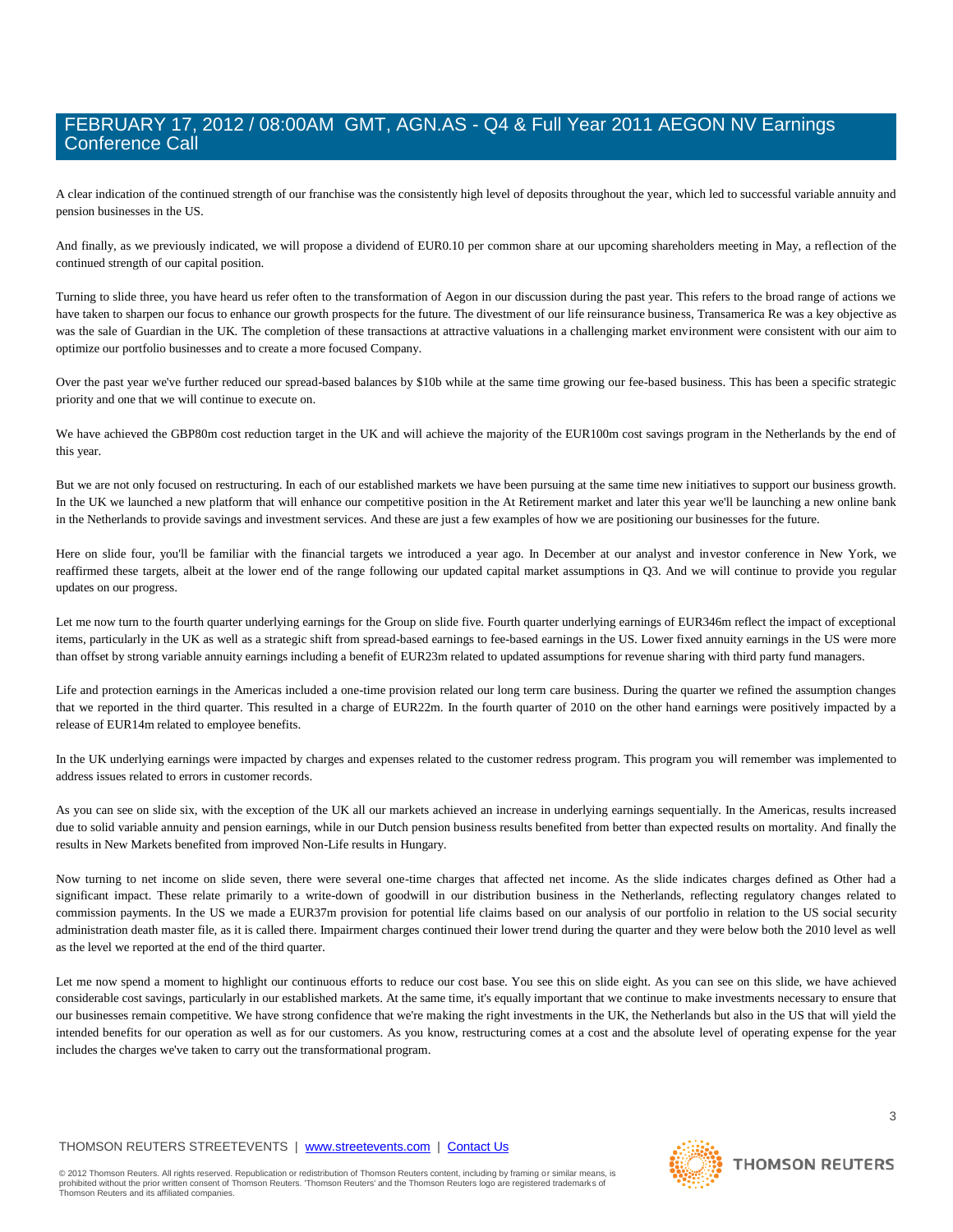Slide nine. I'm very pleased to say that we have completed the UK restructuring program resulting in lowering our cost base for our life and pension business by 25% compared to the 2009 level as we promised. This lower cost base is essential to our ability to compete in a very competitive market where margins remain under pressure.

The customer redress program that I've already referenced is currently in its final phase. We have now taken the provisions for payment that we expect to make to our clients during the rest of the year to complete the program. As a result we're in a position now to fully focus our attention on pursuing our ambitions in the at-retirement and workplace-savings markets. We have recently launched our at-retirement platform, Aegon Retirement Choices, and the feedback from our advisors has been very positive. And later this year, we will launch a program in the corporate market for use by both employers and their employees.

I also would like to take the opportunity to welcome the UK, the Aegon UK CEO, Adrian Grace, to the Management Board. We announced this also this morning and we look forward to benefiting from Adrian's extensive experience as we address the broader challenges and opportunities for Aegon's business.

Let me now turn to the Netherlands on slide ten. In September you'll remember that we announced an ambitious program to reduce our 2010 overall cost base of our Dutch operations by EUR100m by 2013. With EUR35m in reductions already achieved, we expect to achieve the majority of the total amount of EUR100m this year. The base of these actions is to create a more streamlined and responsive organization and we will continue to update you on our progress in the course of the year.

In our Dutch business we again demonstrated our leading position in the pension market with a 5% increase in sales over 2010. We were able to close several large contracts confirming that we are one of the few companies with both the capabilities and the balance sheet strength to take on this business. We're also making the most of new opportunities arising from the premiepensioeninstelling or so-called PPI. Aegon received approval from the Dutch Central Bank to set up a PPI, which essentially is a defined contribution pension solution. This is comparable to a low-cost solution provided to employees and similar to the way the 401-K plan works in the US.

Recently, we offset the risk of future longevity increases related to EUR12b of reserves through an innovative transaction. This transaction frees up economic capital at an attractive cost and demonstrates again our strong risk management capabilities.

Let me now turn to slide 12 to the sales for the quarter. We achieved EUR1.4b in sales, which was somewhat lower compared to last year, but we achieved solid growth of our business in the Netherlands as well as in the Americas. However, as a result of our decision to re-price products in the UK, sales were lower there.

Throughout the year we achieved consistently high levels of deposits related to pensions and variable annuities in the United States and this was also the case for the fourth quarter. There is a clear need for retirement security and our US business is well positioned to achieve further growth in this core market.

And finally we experienced an increase in accident and health sales within our US employer benefits and affinity marketing businesses. These are typically products that provide supplemental coverage for accident and healthcare related insurance.

The cornerstone of our pension growth strategy in the US is our ability to innovate and offer a high level of customer service, while at the same time leveraging our extensive distribution network. And as you can see on slide 13, this approach has consistently delivered strong results for Aegon.

Gross deposits were up for the full year despite the lower results for the fourth quarter. Net deposits were down as a result of an unusually high level of merger and acquisition activity in the healthcare space where we are a leading provider. In this quarter we've seen that the number of our healthcare clients were acquired and that their pension assets were transferred to the plans of the new owners.

And like many of our peers, we've seen downward pressure on fees as both new and existing business is being priced at lower levels. However, the efficiencies we've put in place as a result of state of the art technology, combined with what we're doing to capture economies of scale, have enabled us to maintain our margins this quarter at 24 basis points.

Now turning to slide 14, to our variable annuity business in a bit more detail. Again this quarter, variable annuity earnings were strong compared to the same quarter -same period last year. This is partly as a result of a one-time benefit related to revenue sharing with third-party fund managers. In the fourth quarter margins for variable annuities, excluding the one-off I mentioned, amounted to 92 basis points, above our mid-term expected margin of 80 basis points. Both gross deposits and net deposits demonstrated considerable growth. And I should mention here that our introduction of partnerships in the direct channel, where we white-label for other companies proved to be very successful.

As we announced with our third quarter results and turning to slide 15, we have lowered our interest rate assumptions to reflect the current low interest environment. Recent new money investment yields are within our expected range of 4% to 4.5% consistent with our assumptions.

### THOMSON REUTERS STREETEVENTS | www.streetevents.com | Contact Us

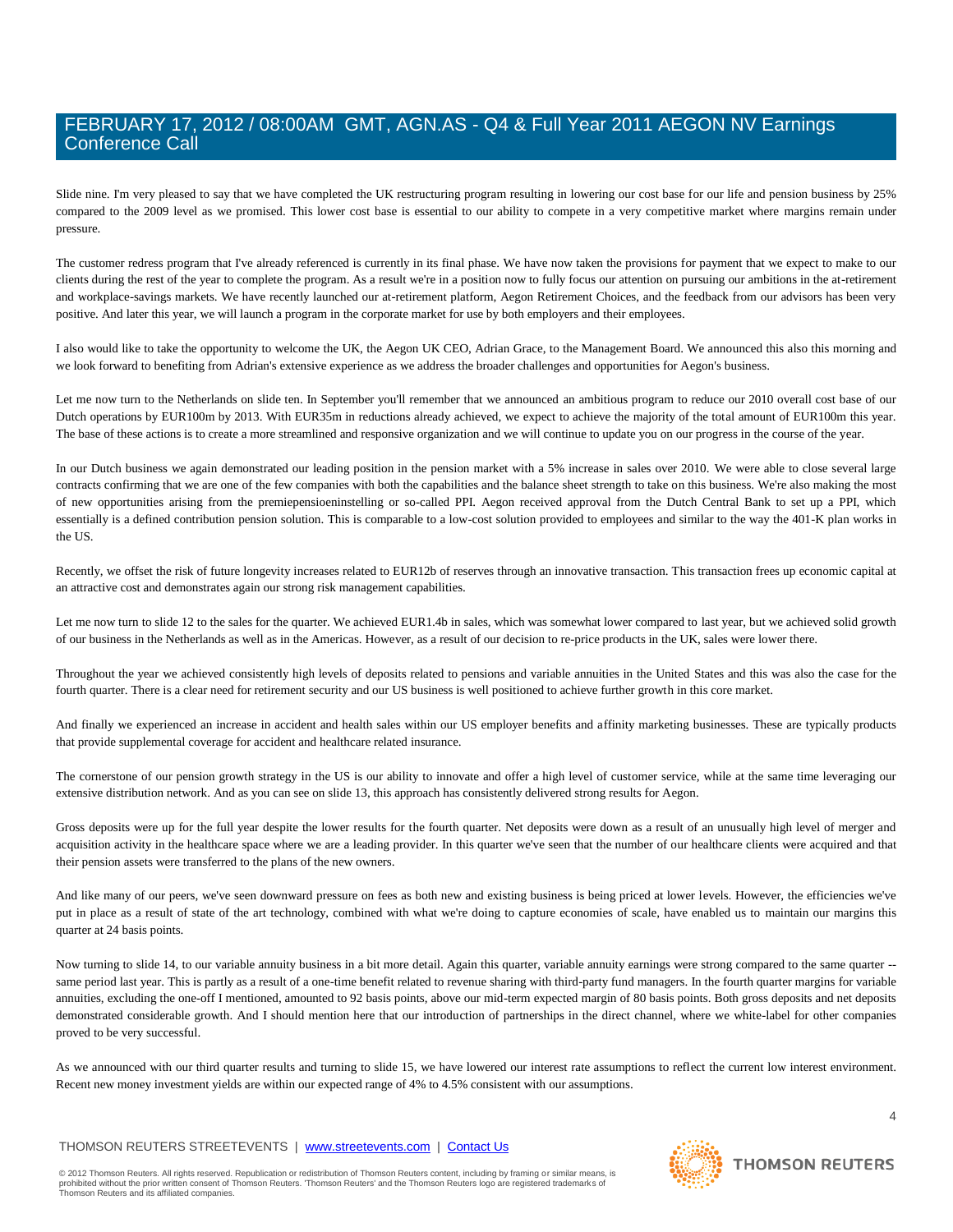Turning to slide 16, given the continued turmoil underway in the eurozone I want to again make clear that Aegon's exposure to peripheral European countries continues to be very limited, as you can see on this slide. Here we provide you with Aegon's total exposure to all fixed income securities related to these countries.

I now would like to turn on slide 17 to Aegon's capital position at the end of the fourth quarter. Our capital position continues to be strong with an IGD ratio of 195% and an RBC ratio in the US of approximately 450%. In the current uncertain environment we believe that maintaining a strong capital buffer is essential. Dutch Central Bank provided an option to use the average fourth quarter 2011 interest rate curves for discounting liabilities instead of year-end curves and this applies to the Dutch companies. We have decided not to take advantage of this option although opting for the average method would have increased our IGD ratio in Netherlands by 30 percentage points.

Excess capital on a AA S&P basis remained stable compared with the previous quarter. And as I already mentioned, we will propose a final dividend of EUR0.10 per common share over the second half of 2011.

Here on slide 18 we provide you with Aegon's capital base ratio, which amounted to 73.5% at the end of the year. Our target is to achieve a capital base ratio of at least 75% by the end of 2012 and we are on track to deliver accordingly.

As you may recall, at the end of 2010 we announced that we would be setting up a new regional office in Hong Kong to manage our interest in Asia including the Asian businesses previously run from the US. To reflect this new structure in our reporting, the earnings of our Asian business previously included in the life and protection line of business in the US will be reported in our Asian line of business as of the first quarter 2012. And we will provide you obviously with comparable numbers in April.

Another change that you will notice as of the first quarter of 2012 is our objective to charge approximately EUR75m, which is a portion of our holding expenses, to our country units. This reflects the services and support provided by the various functions at the corporate center to the country units and to optimize our fiscal position. Neither of these changes will have an impact on overall earnings but they will reflect the shift in how we attribute earnings to our various geographies.

So let me now conclude with slide 20. In 2011 we have made significant progress in delivering on our strategic priorities and in positioning ourselves for the future. We repaid the Dutch state. We completed the UK restructuring, achieving the 25% cost reduction by 2011 as promised. We completed the divestment of our reinsurance business and Guardian and at the same time we achieved strong growth in our core businesses of pensions and variable annuities, areas that offer significant opportunities going forward.

In what remains an uncertain economic environment we continue to maintain a strong capital position and will propose a dividend of EUR0.10 per common share over the second half of 2011. Our businesses are delivering on a consistent strategy which we believe will generate sustainable growth for Aegon going forward.

I'm happy to take your questions now.

### **Q U E S T I O N A N D A N S W E R**

### **Operator**

Thank you sir. (Operator Instructions). The first question comes from Farquhar Murray. Please proceed with your question.

### **Farquhar Murray** *- Autonomous Research - Analyst*

Good morning gentlemen. It's Farquhar. Just firstly with regards to the Dutch business, you're very healthy given the solvency ratio there. Could you just confirm whether there was any capital injected into that unit during the quarter?

And secondly, the US RBC ratio improved substantially in the quarter. I just wondered if you could give some color behind the improvement of what we're seeing there, i.e. the drivers.

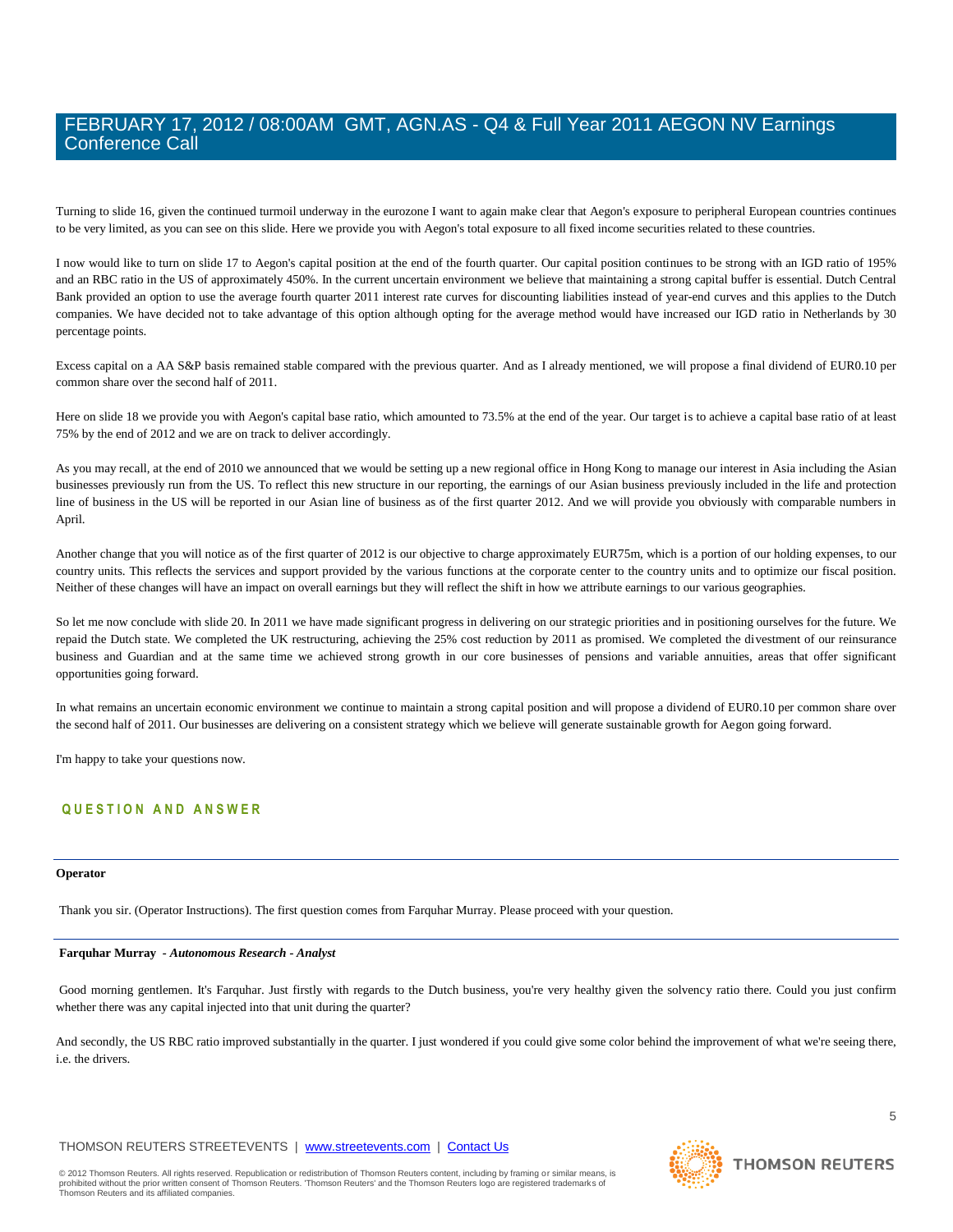And then finally on slide 18 you show over 4 percentage points of equity capital that you'd be intending to upstream during 2012. Could you just indicate why the -how much of that might already be available within the operating units currently or is likely to be upstreamed this quarter? Thanks very much.

### **Alex Wynaendts** *- Aegon NV - Chairman and CEO*

Farquhar, good morning. In terms of your first question did we inject capital our Dutch operations, our answer is no.

The second one on RBC, what we see indeed is a significant improvement in RBC ratio. It's a combination of earnings, management actions. Let me give you an example, we executed the fixed annuity coinsurance transaction. And what also played a role is that we upstreamed dividends earlier this year so we didn't upstream any dividends in the fourth quarter.

Darryl, is there anything you would like to add here?

### **Darryl Button** *- Aegon NV - CFO, Americas*

No, I think you've covered it well.

### **Alex Wynaendts** *- Aegon NV - Chairman and CEO*

And on your other question, Farquhar, I would like to come back in detail --

### **Michiel van Katwijk** *- Aegon NV - EVP*

Farquhar, it's Michiel. We usually do not take out dividends already in the first quarter. We'll be taking them out during the year as planned.

### **Farquhar Murray** *- Autonomous Research - Analyst*

Okay. Thanks very much.

#### **Operator**

The next question comes from Jan Willem Weidema. Please proceed with your question.

### **Jan Willem Weidema** *- ABN Amro - Analyst*

Good morning. Jan Willem Weidema, ABN Amro. Following actions by [Allianz Reale] yesterday do you consider impairing any DAC in the Netherlands?

Second question, I saw that you took a DTA charge in UK. But if I look at your run rate numbers now of about EUR35m underlying earnings in the UK, why have you taken that charge?

And finally, could you give some indication where you see the impairment charges for the Company as a whole moving in 2012?

### **Alex Wynaendts** *- Aegon NV - Chairman and CEO*

Jan Willem, on the Netherlands it's very simple. The goodwill impairment we've taken on our distribution business, UMG. We have not taken impairment of our life companies and there is no goodwill, hardly any goodwill on the balance sheet for our life companies. Keep in mind that we have not acquired the life companies in the Netherlands and that explains why.

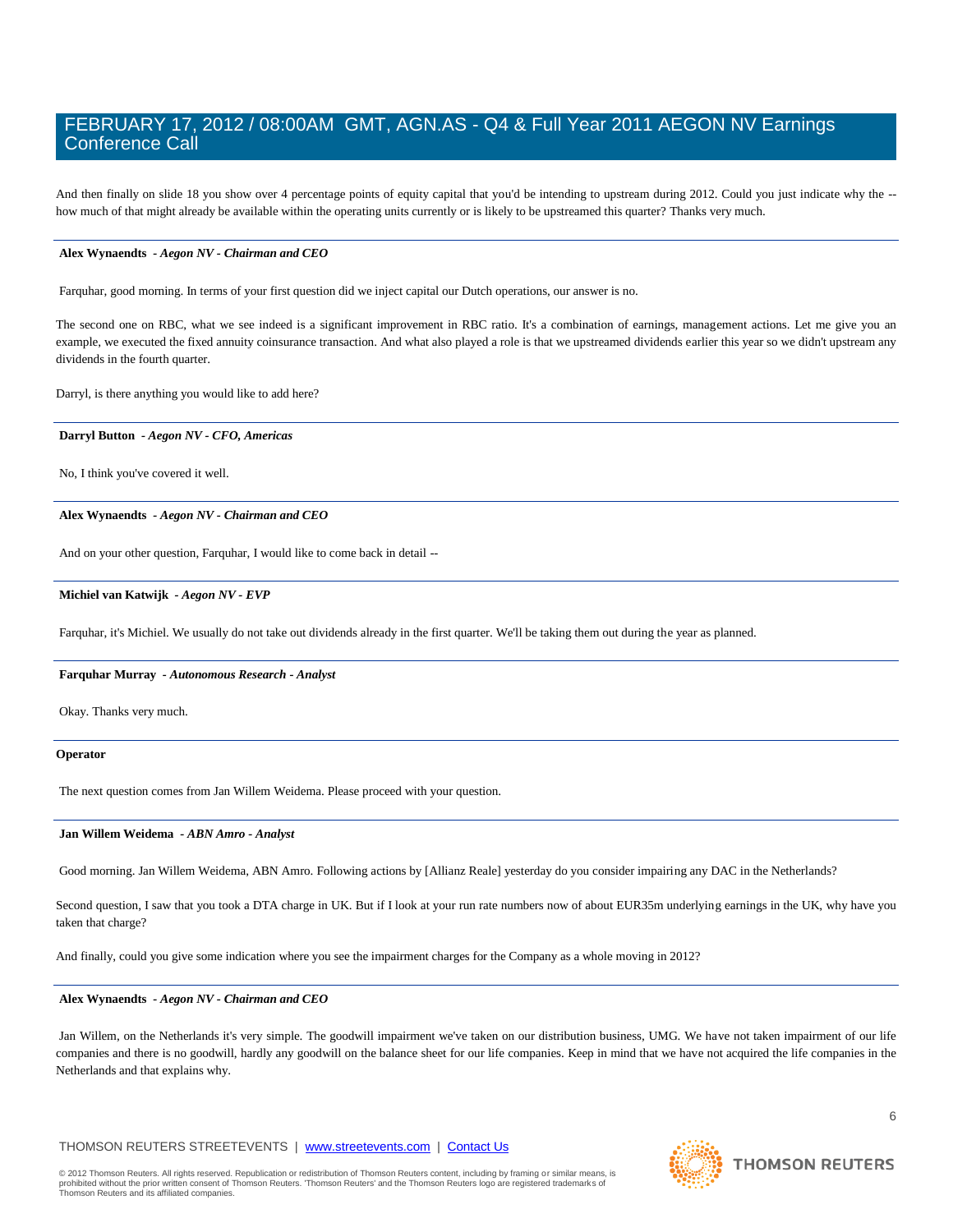On the DTA we have taken this quarter the amount which we need to take now. So I feel comfortable about that.

And your last question was related to?

### **Jan Willem Weidema** *- ABN Amro - Analyst*

The impairment charge for the Company as a whole, could you give some guidance of where you see that going in 2012?

### **Alex Wynaendts** *- Aegon NV - Chairman and CEO*

Yes. I will make a comment and then I will ask Darryl to fill in. As you see, impairments have continued to decline, but the decline is somewhat masked in the fourth quarter by the fact that we have had a significant impairment, or I would say significant in the relative to the size of our Hungarian businesses, in relation to the mortgage business in Hungary as a consequence of, as you know, the regulation which has been put in place by the Hungarian government. So we see that as a one-off impairment in our mortgage business in Hungary. So if you take it out you see that there is a continued improvement in the trend of impairment and we expect that to continue.

Darryl?

### **Darryl Button** *- Aegon NV - CFO, Americas*

Yes. In terms of the US portfolio the impairment that we're seeing still are coming from the residential mortgage portfolio. We're really seeing nothing in terms of impairments on the corporate side and the commercial mortgage book has held up very well as well. So we see that continuing to trend better and I think I'm looking for the quarterly trend to improve throughout 2012 modestly.

### **Jan Willem Weidema** *- ABN Amro - Analyst*

Okay, thank you.

**Alex Wynaendts** *- Aegon NV - Chairman and CEO* 

Thank you.

### **Operator**

Thank you. The next question comes from Farooq Hanif. Please proceed with your question.

#### **Farooq Hanif** *- Morgan Stanley - Analyst*

Good morning. Just a few questions. Firstly, going to the VA business in 4Q, you commented on the call that even if you strip out the one-off you're annualizing at roughly 90 basis points plus in the fourth quarter in terms of margin. Can you explain what's going on in terms of pricing and whether we might see that continuing to be elevated even above the 80 basis point level in the near term? That's question one.

Question two, looking at your cash flow in the fourth quarter you've got back to a more normalized level and so we can guess that you're on track for the EUR1.2b, EUR1.3b to the holding. So if you take out holding costs -- what proportion of the net-net free cash, my question is, would you be willing to pay out in dividend going forward after you've got to your core capital ratio? So what do you see as a -- how should we think about cash and dividends going forward?

### THOMSON REUTERS STREETEVENTS | www.streetevents.com | Contact Us

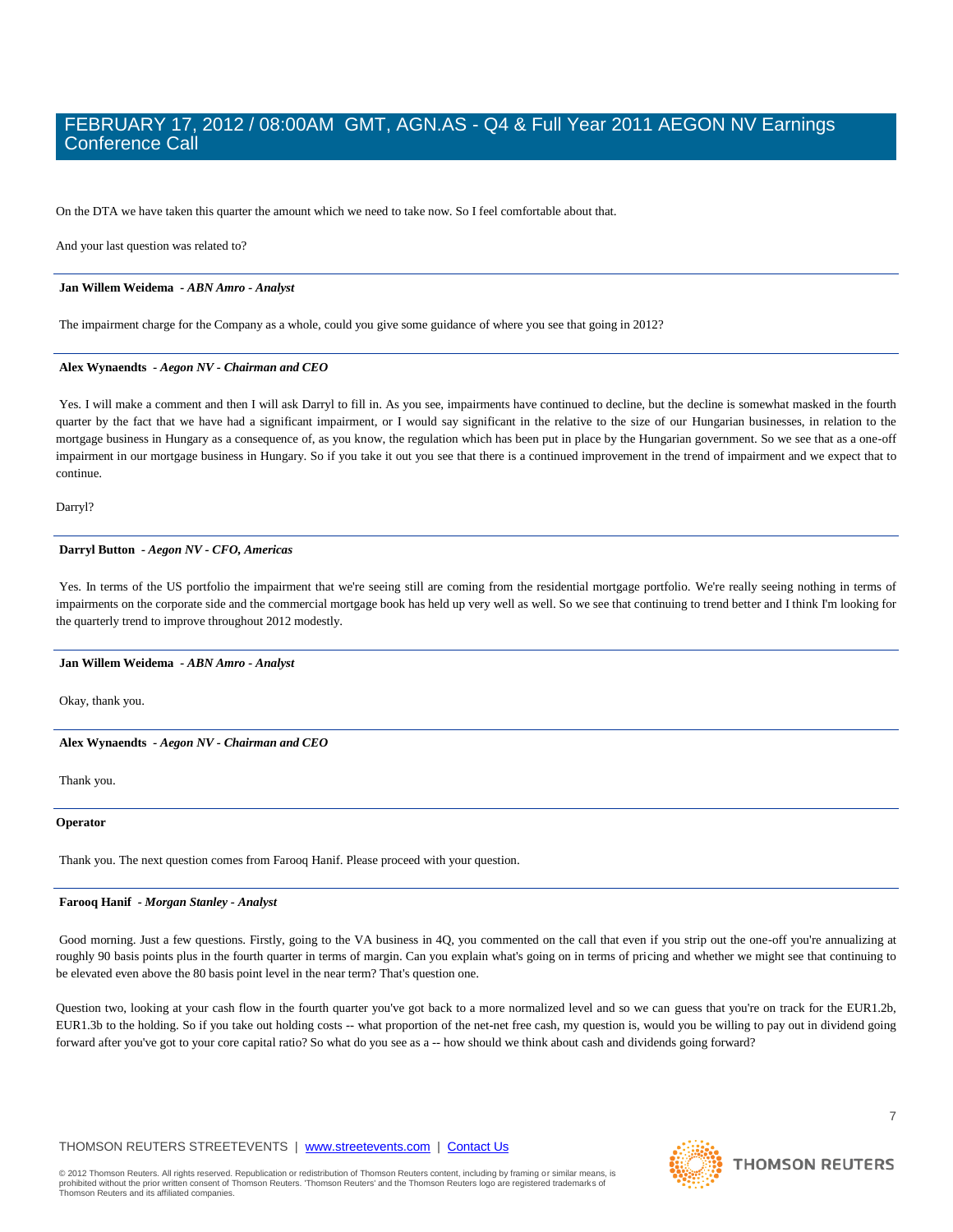And the last question is, the longevity transaction in the Netherlands, what -- would there be any earnings impact or earnings defense impact from that going forward? Thank you.

### **Alex Wynaendts** *- Aegon NV - Chairman and CEO*

Sure. On the first question on the VA, Darryl will respond.

### **Darryl Button** *- Aegon NV - CFO, Americas*

Yes. Hi Farooq. It's Darryl. In terms of the VA, I actually would break your question into two pieces, the in-force margins and pricing I think was your other question.

In terms of the 90 basis points, when you normalize out the one-time positive we had, yes, that's a little above our guidance of 80 basis points that we gave in December. I would say this, an 11% market return in the quarter helps that. So there's still some fee-based leverage coming off of the products so the higher markets do boost that. If you remember in December we talked about 80 basis points and gravitating up over time. So I would just say that it's still a little bit market dependent there.

In terms of pricing on the product that is an issue in that we did re-price the product in December for the low rate environment that we are living in right now. As we mentioned earlier, we do tend to be first to market in re-pricing for those types of environments and we were. So I see some impact on sales going forward but the main point is that we're re-pricing to preserve margin.

Cash flow?

### **Alex Wynaendts** *- Aegon NV - Chairman and CEO*

Yes, Farooq, on your question on cash flow I'll repeat here our dividend policy. As you know, we aim to pay sustainable and then attractive dividends based on strength of our balance sheet and the cash flow through the earnings. And I'm actually pleased that we are now starting to pay dividend. This is a dividend over the second half of 2011, a EUR0.10 dividend. It does signal our confidence in the future. It does signal the strength of our balance sheet and it does also signal the fact we'd be able to upstream cash flow to the holdings.

In terms of your third question, longevity, let me first say it will not have a meaningful impact on earnings. But I'd just like to put this transaction in the context because I think it's an important step. We have done this transaction, have been the first one to do this transaction. It's quite an innovative transaction because it allows us first of all to continue with our aim to further improve our risk management. As you understand, this transaction effectively covers for the risk for a further increase in longevity. We've already taken last year the increase on longevity which we have been observing. So, as you know, people in Netherlands are getting older. But what we do here effectively is mitigating significantly further increases in longevity.

But what also is important it does free up economic capital. And that means it's, in that context it's balance sheet management that also allows us of course to have more capacity to be a player in this market. As you know, in the Netherlands there's a whole group of pension funds. There are hundreds of pension funds here of which it is clear that they either have to merge because they are too small, they either have to be taken over or they have to transfer their liabilities to insurance companies because that is how the market is going to go. We want to make sure that we have sufficient capacity, balance sheet strength in order to be a player on this market. And we want to do that obviously with the right pricing. And that I think is important.

So this transaction is not only about our balance sheet, but it's also about being more offensive in our business in the Netherlands and with the capacity which we are generating, at a time that capacity I can tell you is very limited here.

### **Farooq Hanif** *- Morgan Stanley - Analyst*

Can I just come back on that? So I think you mentioned EUR12b of liabilities that are covered by this transaction. And I seem to remember your pension contracts general account Netherlands does slightly higher than that. Is this basically covering all of the longevity risk in a swap or most of it?

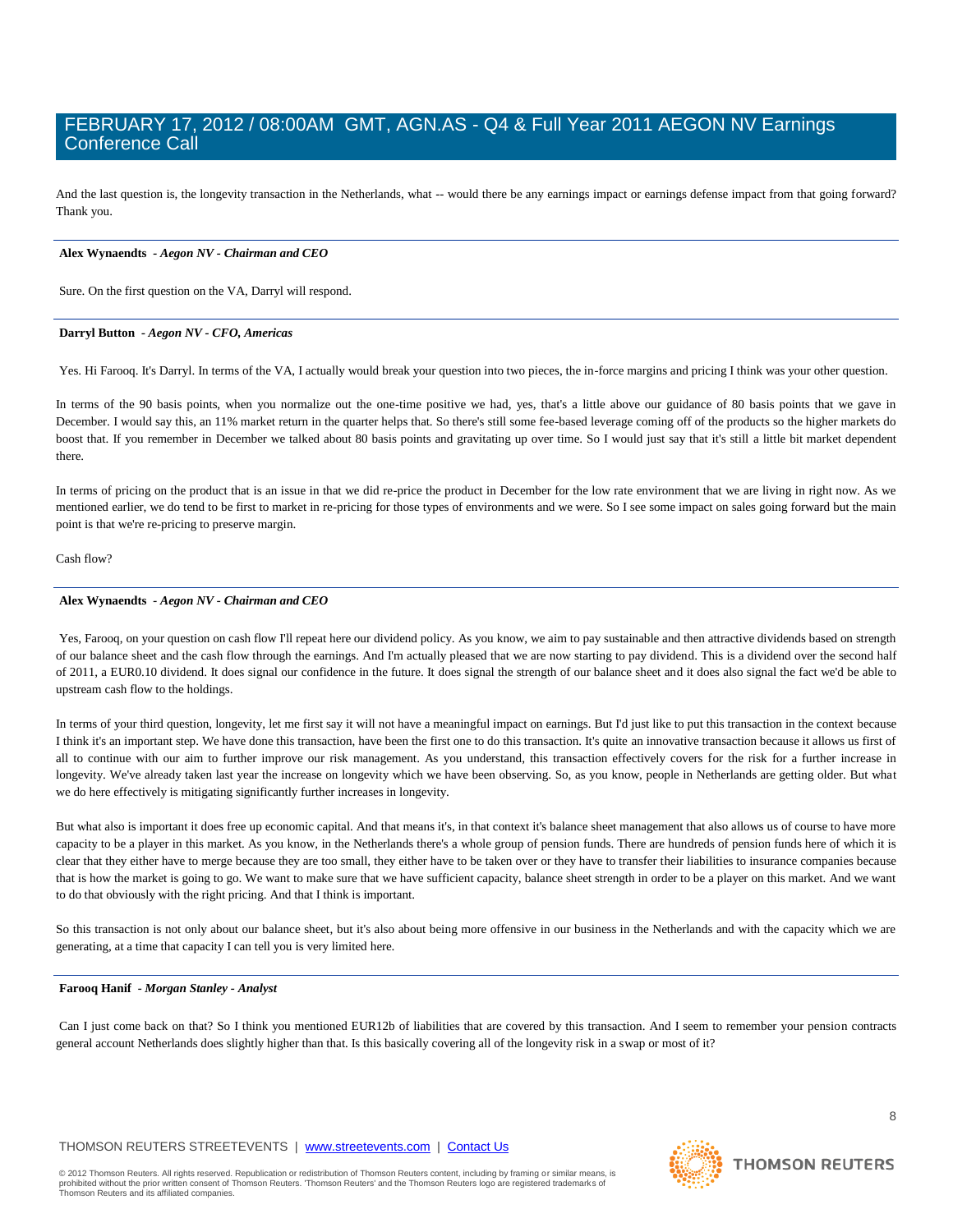### **Alex Wynaendts** *- Aegon NV - Chairman and CEO*

So just keep in mind that we have EUR30b of reserves and this is EUR12b so it does cover at least a third. And as I just explained to you, this is out-of-the-money protection. This is in case longevity further increases above what we have estimated and this is a transaction which effectively gives us protection somewhat out -- if you look at an option, if I can talk in terms of an option, that's the way, by the way, how we look at it -- it's out-of-the-money protection.

### **Farooq Hanif** *- Morgan Stanley - Analyst*

Okay. Thank you very much.

### **Alex Wynaendts** *- Aegon NV - Chairman and CEO*

It's only covering EUR12b out of EUR30b.

### **Farooq Hanif** *- Morgan Stanley - Analyst*

Okay. No I seem to remember your general account was smaller than EUR30b. But anyway I can take that offline; it's not a problem.

### **Alex Wynaendts** *- Aegon NV - Chairman and CEO*

No, it's EUR30b of reserves.

### **Farooq Hanif** *- Morgan Stanley - Analyst*

Okay.

**Alex Wynaendts** *- Aegon NV - Chairman and CEO* 

Thank you, Farooq.

#### **Operator**

Thank you. The next question comes from Robin Buckley. Please proceed with your question.

### **Robin Buckley** *- Deutsche Bank - Analyst*

Yes, good morning. Three questions if I may. Firstly, could I just talk about US margins? You've commented on the VA business, but in your remarks you were talking about the pensions business over there with some fee pressure and you were able to offset that with cost saves. Could you just give an indication of how you expect margins to develop within that business?

And also more generally within the US which lines of business do you think are more susceptible in the near term from the low yield environment from a margin perspective?

Second question is just related to the cost saves in the UK. You confirmed the GBP80m. Can you perhaps give an indication of how much of that we should expect to drop through into the UK bottom line earnings in 2012?

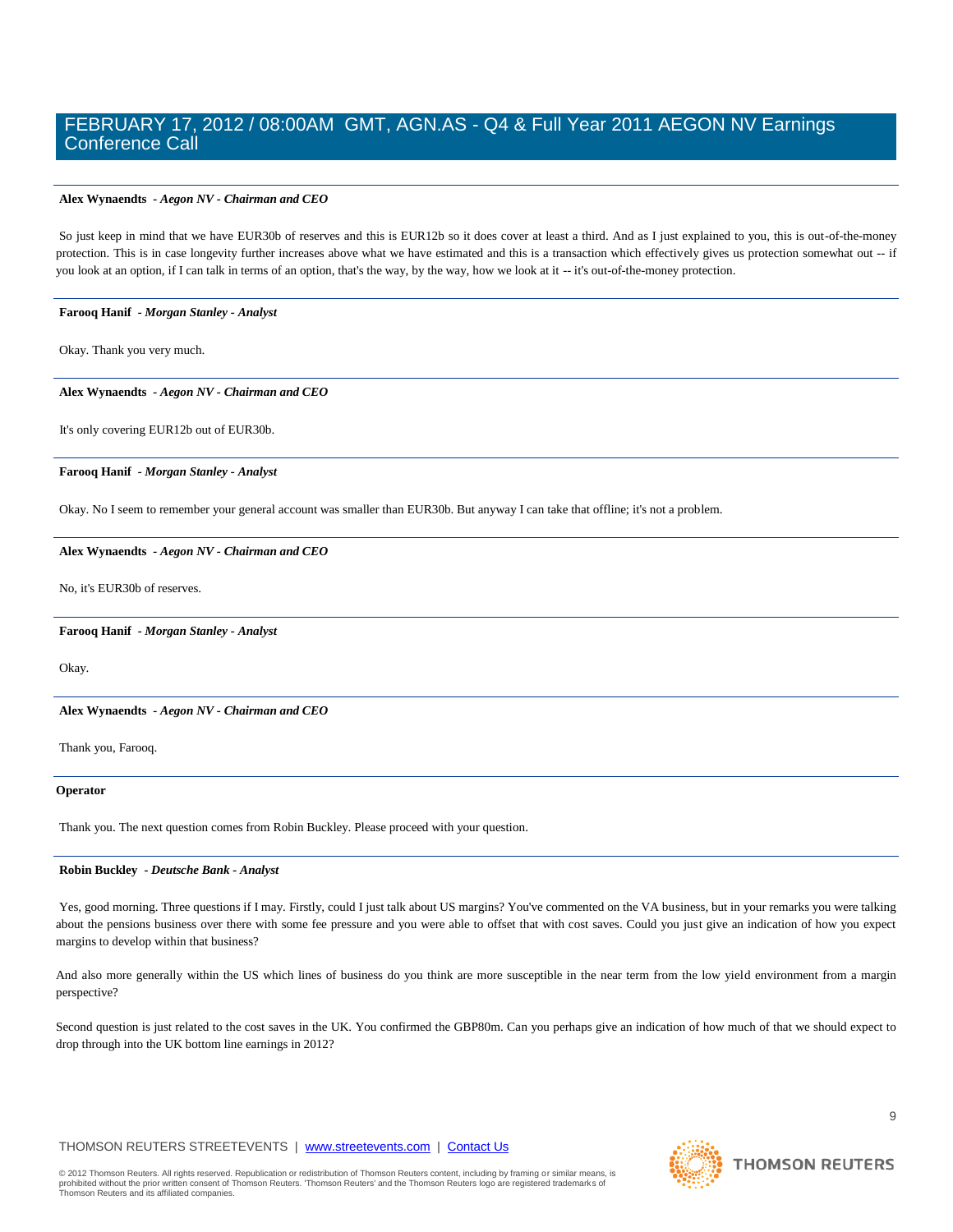And then final question is just on the Group excess capital. I was a bit surprised to see that that stayed constant at EUR3.4b given that you had the disposal of Guardian in the quarter. So perhaps you can just comment on why that didn't increase. Thanks very much.

### **Alex Wynaendts** *- Aegon NV - Chairman and CEO*

Yes, on the pension business in particular, yes, we made a remark; it applies also in general. Robin, keep in mind that in all of our key markets, in our more developed markets, we are seeing margin compression. So it's not only for the US; it applies to the Netherlands and the UK. What you see happening here is that this is consistent with what we've been saying for some time and that's also why we're taking actions. Our cost reduction programs in the UK, clearly we've now completed it. That's why we make a point of it now. But in the Netherlands we have EUR100m cost reduction program.

In the US we've been implementing cost reduction programs for quite some time and that's been really part of the way the organization has been streamlined. I am sure that you'll remember that we used to have 13 business units we've now streamlined that into three divisions. All of that part of the effort to be not only more streamlined to be able to respond more to the market, but also to take our cost out and then deal with the margins. I was actually pleased to share with you that despite what we see as lower fees in the pension business, I think there's been -- we've seen has been talked about quite a lot recently. It is an achievement of our business of having maintained a 24 basis points. It's the cost reductions combined with the investments we've made in the past.

As you know we've been, I think, clear also in our presentations in December that we have invested significantly in our capabilities. And that is what allows us to maintain our margins.

Darryl?

### **Robin Buckley** *- Deutsche Bank - Analyst*

So you're confident that that will maintained into the future?

### **Darryl Button** *- Aegon NV - CFO, Americas*

Yes. This is, Robin, this is Darryl.

### **Robin Buckley** *- Deutsche Bank - Analyst*

Yes.

### **Darryl Button** *- Aegon NV - CFO, Americas*

We were 24 basis points in the pension business in the fourth quarter. That's right in line with our expectation and that is in line with our expectation going forward. I think as we shared with you in December, we are seeing the same revenue margin compression that the industry is seeing and talking about. But it gets to what Alex just covered which is the investments we've made in the technology has really made our pension platform very scalable. So we are bringing down expense margin as fast if not faster than the revenue is compressing. So I do see stability in that margin going forward.

I already covered the VA margins earlier. We guided 80. We are seeing a little more for that because of the market growth.

In terms of the -- I think your other question related to the US was the low yield impact on margins. That's really more over on the life side. It is a slower, I guess I would say a slower come through in terms of the results of the margins as it relates to low interest rates, but that's also where we have the largest cost take out programs in place in the US. So, again, we're doing everything we can to preserve the margins on the life side as well.

### **Robin Buckley** *- Deutsche Bank - Analyst*

Okay. Thank you

THOMSON REUTERS STREETEVENTS | www.streetevents.com | Contact Us

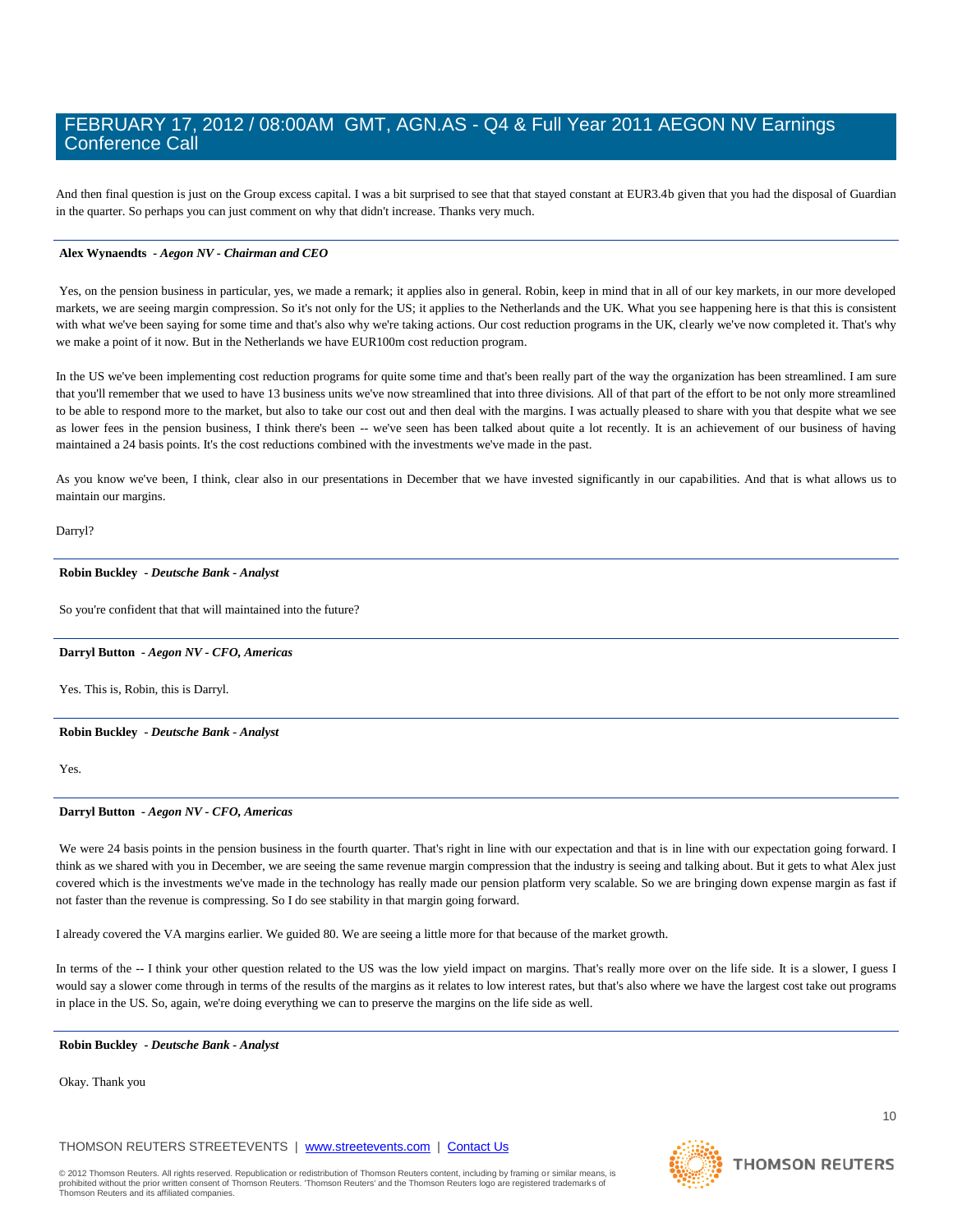### **Alex Wynaendts** *- Aegon NV - Chairman and CEO*

So on the UK, Robin, yes we have said that we would be taking our GBP80m of cost. And effectively that is GBP40m maintenance expenses and GBP40m acquisition expenses. As you know, acquisition expenses get deferred so the impact therefore on the P&L, on earnings effectively, is 50%. So in total what you see is that GBP80m, the way it gets reflected in the earnings is 20% -- sorry GBP20m, being 50% of GBP40m acquisition costs, plus GBP40m of maintenance expenses. That's in total.

Now you asked me the question how much would we see in 2012. Clearly we have taken a lot of the expenses earlier than in -- than the final quarters in 2011. So the amount of expenses which will still come through the earnings in 2012 compared to the previous years on the same basis is somewhere between GBP20m and GBP25m.

### **Robin Buckley** *- Deutsche Bank - Analyst*

Okay.

**Alex Wynaendts** *- Aegon NV - Chairman and CEO* 

Thank you.

#### **Robin Buckley** *- Deutsche Bank - Analyst*

And, sorry, just on the Group excess capital as well.

### **Alex Wynaendts** *- Aegon NV - Chairman and CEO*

Excuse me, would you mind, Robin to --

### **Robin Buckley** *- Deutsche Bank - Analyst*

Yes. So it was just the Group excess capital. It was EUR3.4b at the end of Q3 and EUR3.4b at the end of Q4, and I'd just expected it would have increased a little bit because of the sale of Guardian.

#### **Alex Wynaendts** *- Aegon NV - Chairman and CEO*

Michiel, you want to say something? It's very small changes here.

### **Michiel van Katwijk** *- Aegon NV - EVP*

Yes. Robin, hi. It's Michiel.

### **Robin Buckley** *- Deutsche Bank - Analyst*

Hi.

**Michiel van Katwijk** *- Aegon NV - EVP* 

THOMSON REUTERS STREETEVENTS | www.streetevents.com | Contact Us

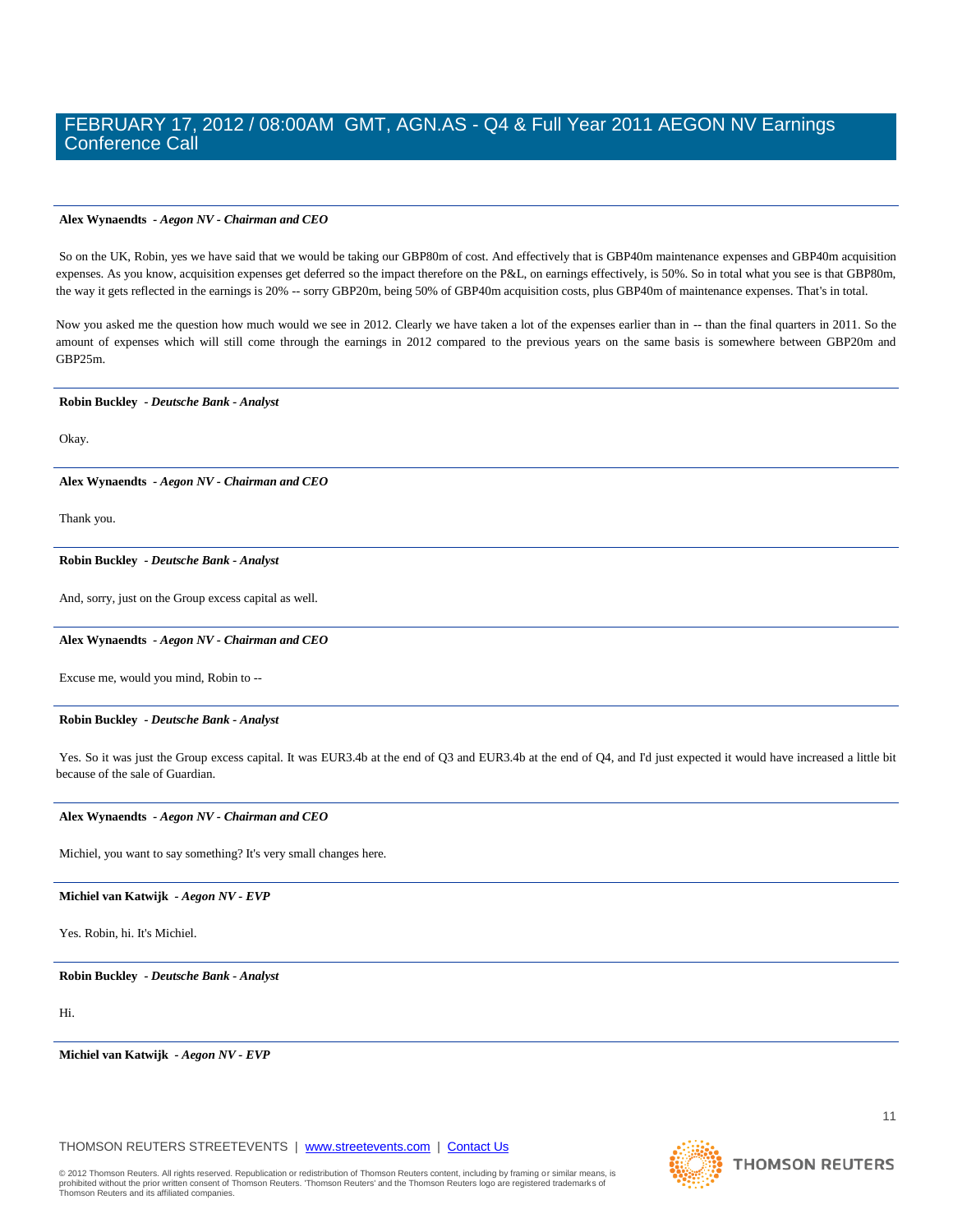Hi. The EUR3.4b, remember, is on an S&P basis. And the S&P base is, in the fourth quarter for the US, reflects additional capital requirements that we have included related to mortgage loans. And so what you actually do not see coming through fully on a -- on an NAIC RBC basis, but on S&P basis there is an additional charge there and that is offset by earnings and the proceeds from Guardian.

### **Robin Buckley** *- Deutsche Bank - Analyst*

Okay. That's clear. Thank you.

### **Operator**

Thank you. The next question comes from Albert Ploegh. Please proceed with your question.

### **Albert Ploegh** *- ING - Analyst*

Yes, good morning gentlemen. A question on the US tax rate, you flagged in the press release the utilization of a deferred tax asset was previously not recognized more or less as an exceptional item. But in a way can you remind us what amounts are outstanding and non-recognized deferred tax assets and what are you're basically able to utilize more in the coming years?

And also to come back a bit on the margins on the value of new business, I know it's not a huge focus point right now, but you are looking at the Americas it clearly is now only 4m, so clearly some product lines probably on the life side which are now in negative territory. What are you planning to do in terms of addressing this given the low yield environment? And are you scaling back some products right now? Can you give some more color there? Thank you.

### **Alex Wynaendts** *- Aegon NV - Chairman and CEO*

On the US tax rate, Darryl?

### **Darryl Button** *- Aegon NV - CFO, Americas*

Yes. Albert we did have a \$20m benefit come through in the US. It was actually related to a restructuring we did of our community and operations. We put up a tax valuation allowance against it when we did this restructuring a couple of years ago. Because we weren't able to use the loss at that time, we've actually been able to use that loss and that's come through now. This is actually the last release of that valuation allowance so I don't really see a lot of extraordinary tax valuation allowance releases going forward.

In terms of the VNB in the US, actually the biggest impact in the fourth quarter was the higher hedge costs on our variable annuity product. And that's what brought our VNB down the most in the fourth quarter. That is why we reintroduced and changed our product on December 12. We wrote and launched a new product so that is going to remove that negative going forward.

I would say in terms of the impact on, the remaining impact on low interest rates, the universal life secondary guarantee product is still the product we have in the portfolio that isn't hitting our thresholds right now and we're actually introducing a new product in the second quarter there with increased pricing and lower guarantees. So we continue to proactively address the product set in terms of the low interest environment.

### **Albert Ploegh** *- ING - Analyst*

So in a way the VNB in the US should be a bit of a low point right now I would say.

**Darryl Button** *- Aegon NV - CFO, Americas* 

THOMSON REUTERS STREETEVENTS | www.streetevents.com | Contact Us

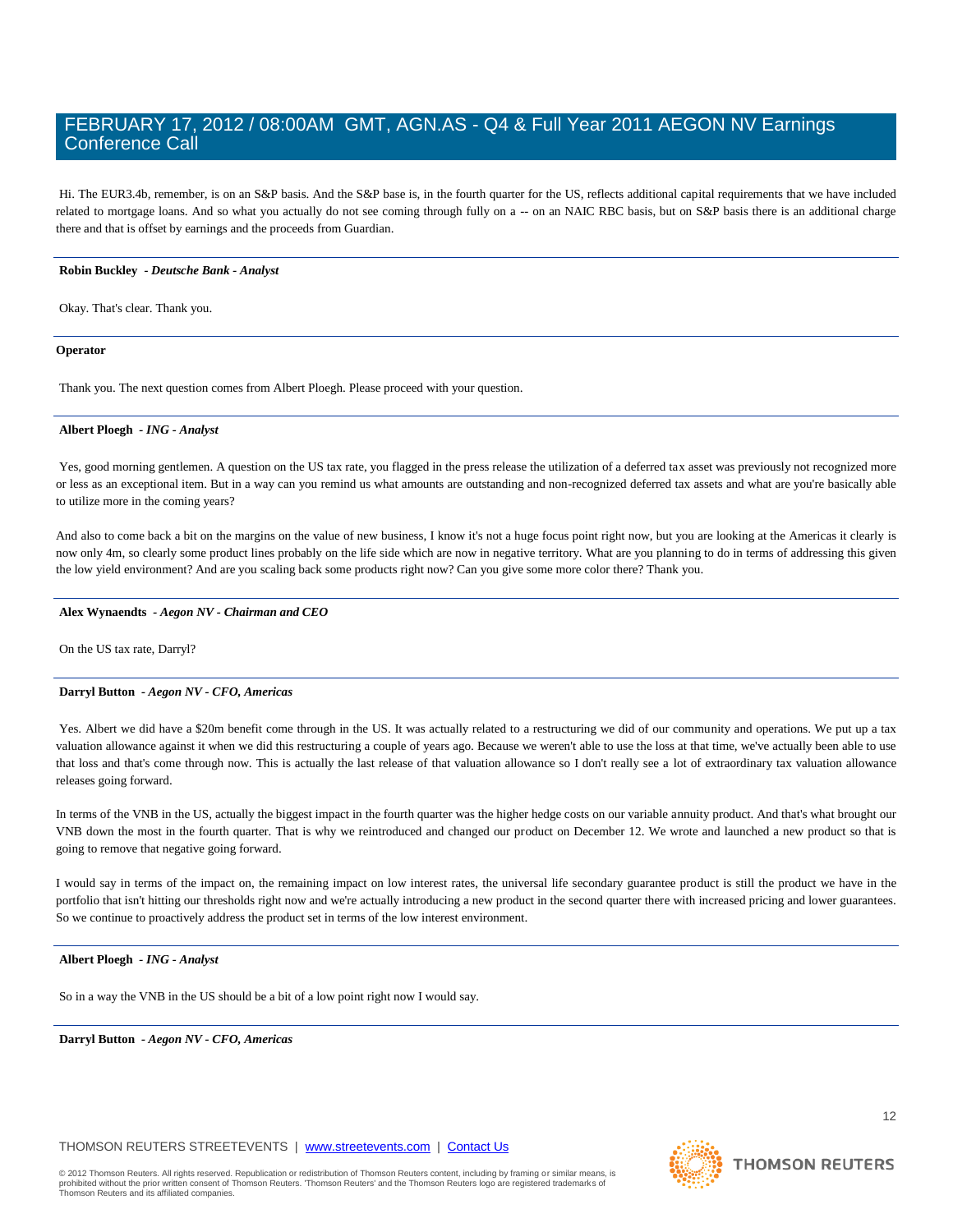Yes. As we address the -- really its primarily two product issues, the universal life secondary guarantee and the VA product and we're (technical difficulty) both of those over (technical difficulty).

### **Albert Ploegh** *- ING - Analyst*

Okay, thank you.

### **Operator**

The next question comes from Nick Holmes. Please proceed with your question.

### **Nick Holmes** *- Nomura - Analyst*

Hi there. Good morning. Couple of questions. Firstly, there's clearly strong demand for your VA product and I wondered could you tell us again how you're pitching the product, why it's successful and what you think are the main risks are to your strategy?

And then second on capital position, you've obviously now got a fair amount of excess capital and I wondered if you could just talk us through your appetite to use some of this for acquisitions, small acquisitions or bigger ones, and also possibility of retuning some of it to shareholders at some point. Thank you.

### **Alex Wynaendts** *- Aegon NV - Chairman and CEO*

Nick, let me address your second question first and then we can spend a bit more time on the variable annuity, which I think is actually a good story for Aegon and I'd like to spend a bit more time on it. Our capital position is strong, but, Nick, I've been saying consistently that part of our strategy is to continue to maintain a strong capital position. There's a lot of uncertainty out there in the world and this is not a luxury. That means that that is how we will be focusing to maintain a strong capital position going forward. So don't expect any acquisitions.

In terms of the variable annuity product I think it's a good story. It's a story which you start seeing the results now. It's a story which, you probably remember in 2003 when we decided to effectively shut down our GMIB business was the right decision. It has taken some time to build up back to franchise, to position ourselves in a segment of the market where we feel that the risk/reward of the product makes sense both for the customers and for us. And that's what you see now coming out in the results.

Darryl, you want to --

### **Darryl Button** *- Aegon NV - CFO, Americas*

Yes. Nick you were asking about our sales pitch and first of all let me just say that our hedging and derivatives team is part of our product development process and it goes right back to how we design the product. And we were the first and one of the few to tier the pricing. The reality is equity guarantee as an option costs more for higher equity content and less for low risk funds. So we have tiered pricing and we are not competitive for the higher equity content funds, so we and we state that right upfront. So we target to the more conservative investor.

As a result, we also build in, we've been innovative in building in volatility dampeners and adjustments in to the underlying funds. So we try to build some of the risk management down into the fund. And effectively in our pitch to, our wholesaler pitch to advisors is that we'll target the conservative investor that's looking for lifetime income guarantee. And that's where we segment the market. That's where we win. Where we don't win is aggressive 100% equity content type of funds and we tell them that. So we segment our marketing strategy and price to a segment of the market that we think is more rationally priced.

#### **Nick Holmes** *- Nomura - Analyst*

And what's the competition like in that segment of the market? Is it -- the higher end of the market is very competitive. Is the lower end really not particularly competitive?

### THOMSON REUTERS STREETEVENTS | www.streetevents.com | Contact Us

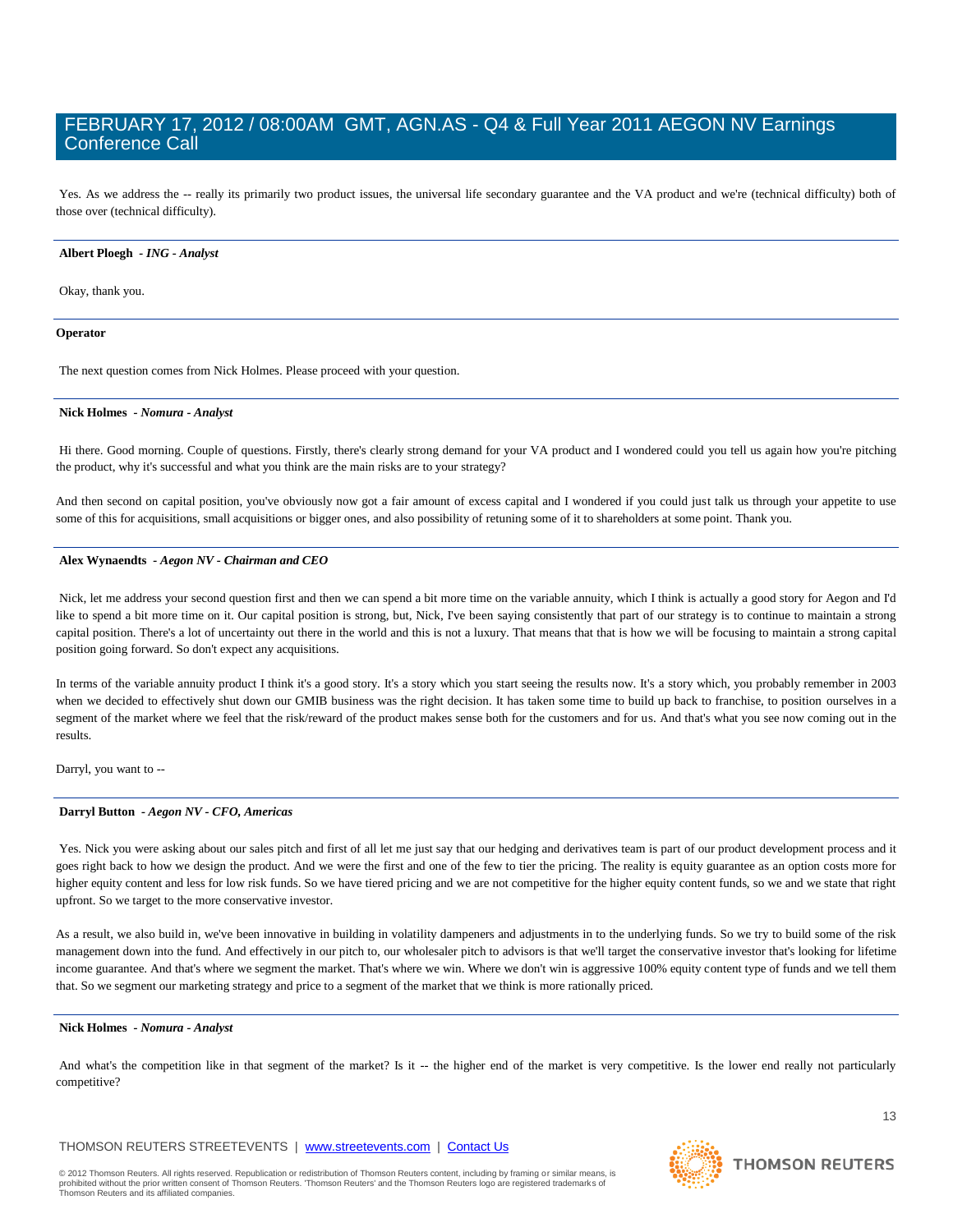### **Darryl Button** *- Aegon NV - CFO, Americas*

It's a very competitive space. As you know we are number 10 in market share so we are not a leading market share and for that reason there are some very competitive products out there. And we've shown our discipline really you know over the last seven, eight years that we've been in the market very consistent with our strategy and very consistent in terms of holding to our discipline to re-price and change the product when hedge costs change. That's not a philosophy that is necessarily standard in the industry, but that is our philosophy.

So we'll step aside from some market share when we need to. This is one of those times where I would see some moderation in the sales coming because we did re-price in December because of the low interest rate moves late in the third quarter. We were one of the first to do that so we're just down a little bit on some of the sales, but I expect some catch up from the rest of the industry will come throughout the year.

#### **Nick Holmes** *- Nomura - Analyst*

Okay. Thank you very much.

#### **Operator**

Thank you. The next question comes from William Hawkins. Please proceed with your question.

### **William Hawkins** *- Keefe, Bruyette & Woods - Analyst*

Hi. Thank you very much. I've got two questions first of all on the assumption change for the US VA revenue sharing, can you explain what exactly was the assumption? Is it a passive impact because of just how your funds are moving or have you been actively renegotiating? Just what's enabled you to make the assumption change?

And then secondly, I'm sorry, back on the US life and protection result. I thought that on an underlying basis the third quarter figure had actually dipped down to the \$170m to \$180m range after your \$200m historical trend. And I'd assumed at the time that that was the impact of low yields rolling through. Now in the fourth quarter on an underlying basis we are back up to about \$200m after the one offs. And apologies if I'm being a quarterly analyst here, but I just wondered is there some other funny or do we just look back on the third quarter as an aberration?

And then on a forward looking basis, again back on the question about the impact of low yields, if I take \$200m as a reasonable quarterly run rate for 2011, how much should that fall by if yields stay where they are at the moment this year? Thanks

### **Alex Wynaendts** *- Aegon NV - Chairman and CEO*

Darryl?

### **Darryl Button** *- Aegon NV - CFO, Americas*

Yes, William. Hi, it's Darryl. First of all on your -- the revenue assumption change, it's a little of both. We actually did clear up and renegotiate some revenue contracts that we had, revenue sharing agreements, and some of that did resolve itself in the fourth quarter and that was part of our assumption change. The other part of it was really just going back and reviewing all of our assumptions. And some of it tied to the Merrill Lynch acquisition that we did a couple of years ago and getting those agreements crystallized if you will. So some negotiation and some is what I would say is review of assumptions.

In terms of the life run rate, I guess what I would say is if you adjust out for the one timer that we talked about related to long term carrier you get pretty close to what I would consider run rate, your \$200m number is what you're getting to. I would say it's a little high. We had a pretty strong quarter in terms of mortality and persistency to go inside of that so I may take you down just a little bit from there, but you're definitely in the zone.

### THOMSON REUTERS STREETEVENTS | www.streetevents.com | Contact Us

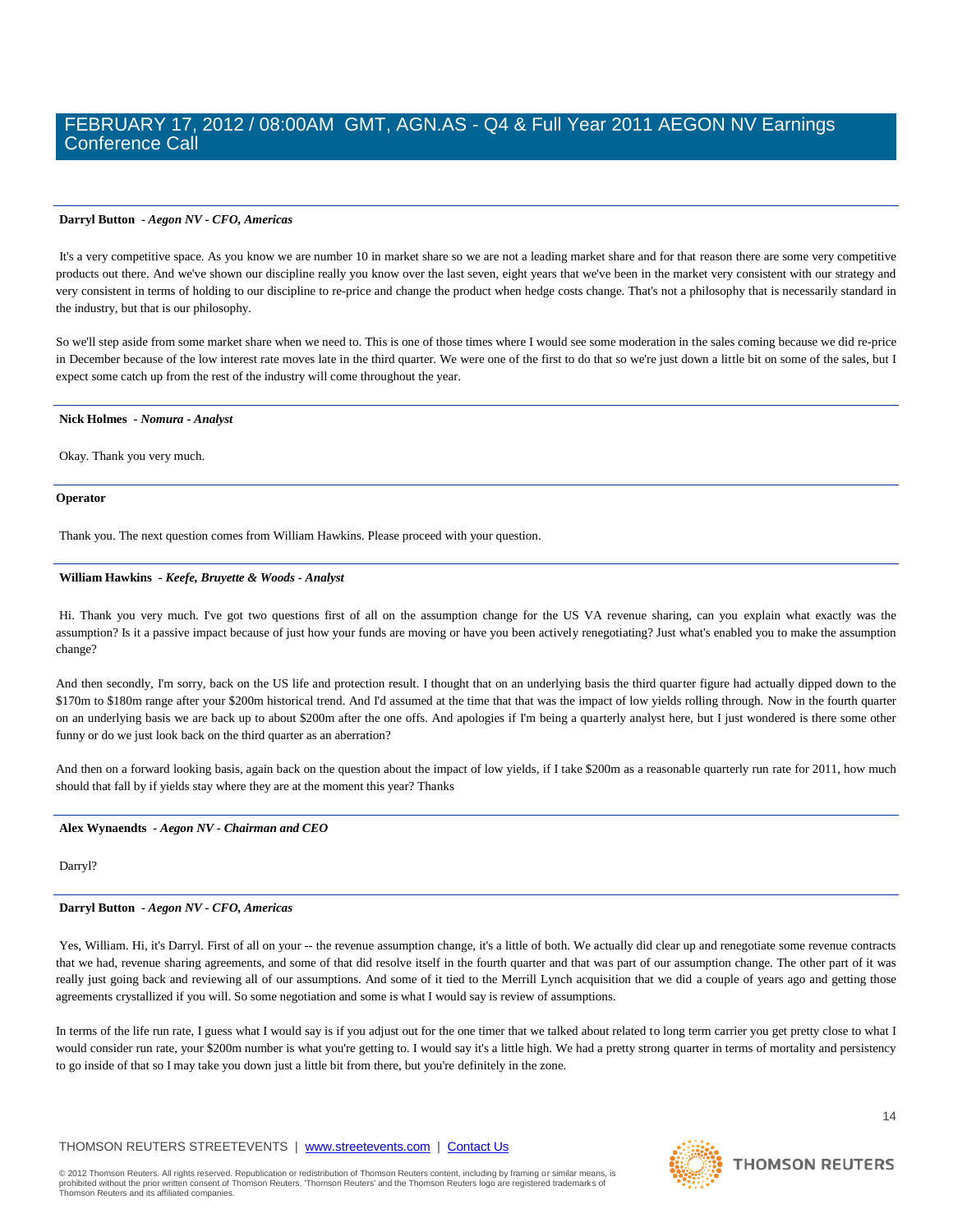### **William Hawkins** *- Keefe, Bruyette & Woods - Analyst*

And can you just remind me how much that figure could fade by if yields don't change this year?

### **Darryl Button** *- Aegon NV - CFO, Americas*

What we've said and what we said going back in the third quarter is that we've readjusted our DAC assumptions down in the third quarter and I think you have those, and those are included in the presentation. We are still seeing new money reinvestment yields right in line with those expectations. So we are somewhere in that 4% to 4.5% range which is what's built into our models and assumptions. So as long as -- so if we go sideways from there we really don't see any DAC effects and the impact from just the book yields trending down is relatively modest on a one to two year basis.

### **William Hawkins** *- Keefe, Bruyette & Woods - Analyst*

That's great Darryl. Thank you.

### **Alex Wynaendts** *- Aegon NV - Chairman and CEO*

This is consistent with what we've said also in December and you can see on one of the slides we've added, you can see how we look at the reinvestment assumptions we have for our targets.

### **William Hawkins** *- Keefe, Bruyette & Woods - Analyst*

Excellent. Thank you.

### **Operator**

Thank you. The next question comes from William Elderkin. Please proceed with your question.

### **William Elderkin** *- Societe Generale - Analyst*

Good morning everybody. It's William Elderkin of Soc Gen. A couple of questions. First on the dividend, I see your providing a stock dividend option, which I think is in line with your dividend policy. Previously when you were paying a dividend you then had, I think, a plan of then offsetting that dilution in the market. Can we expect something similar going forward?

Secondly, can you give us an idea of what the full year run rate is for holding company expenses within underlying earnings, assuming your earnings presentation doesn't change?

And then finally I understand that the US life companies under US GAAP are changing the way they report and calculate DAC. Are you going to make that change in your own reporting for the US life business? And if you are not, is there anything we should be thinking about in terms of comparing the earnings you report for America's business with the earnings we can see out of, coming out of your competitors in the US?

### **Alex Wynaendts** *- Aegon NV - Chairman and CEO*

Yes. On the first, on your first question around the split between cash and stock, what I'd like to say here is that we will not be buying back stock at this point in time.

In terms of run rate for the holding expenses, we've been assuming a range of around EUR600m. So, Michiel, you want to?

### THOMSON REUTERS STREETEVENTS | www.streetevents.com | Contact Us

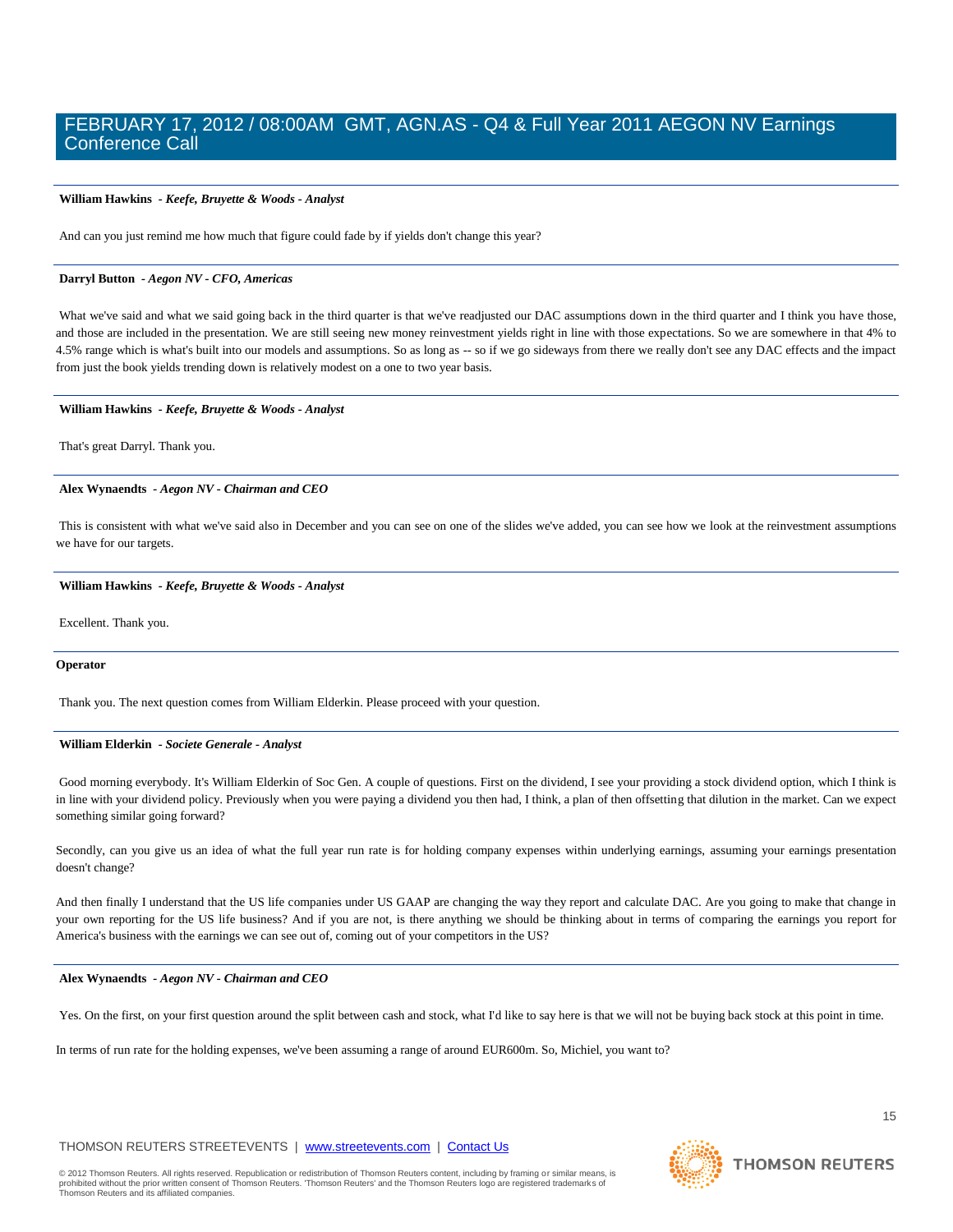### **Michiel van Katwijk** *- Aegon NV - EVP*

Yes. I -- hi, it's Michiel. If you look at the fourth quarter it's actually a pretty normal quarter for holding. And so I am comfortable if you take that forwards. There will be a little bit of plus or minuses going forward, but that's -- the fourth quarter is a good indication. And that's before we charge, starting charging country earnings. And that charge is going to be somewhere around 75m. If you divide that by four and then you have the after allocation run rate for the holding.

### **Alex Wynaendts** *- Aegon NV - Chairman and CEO*

We are doing this because we also want to make sure that we keep on optimizing our tax position as you will, I am sure, understand.

And your third question is around would we make the changes which -- our US-GAAP changes. What I'd like to say here is that we account under IFRS and therefore will not make the change. Darryl, do you want to get into a bit more color about how we should be looking at comparisons?

### **Darryl Button** *- Aegon NV - CFO, Americas*

Yes, well if you're talking about ASU 2010-26, it's the DAC change US companies are making. We are not adopting. That's the short answer. As Alex has said, we are not required under IFRS.

In terms of structural differences to US companies going forward, yes, they're charging a fair bit of the DAC off. I've seen anywhere from 5% to 15% of equity, in that range for US companies, averaging somewhere around 10% of equity coming off of their book values. Obviously that leads to higher earnings going forward as you amortize less DAC. Some of that also is a function of you're also deferring less acquisition cost as you go forward so it depends on if your -- how fast you're growing businesses as well. So when that earnings differential shows up its spread out into the future, but it's about a 10% of book value shave off of equity off the US companies, yes.

### **William Elderkin** *- Societe Generale - Analyst*

Thank you.

### **Operator**

Thank you. The next question comes from Raphael Caruso. Please proceed with your question.

### **Raphael Caruso** *- Raymond James - Analyst*

Hi, morning everyone. Just a quick question for concerning the customer redress program in the UK. So you mentioned it is the final phase. So it is the end of the program or should we forecast any further part in the Q1 2012, for instance?

And my second question, so you quite answered it, but concerning the deferred acquisition cost in the US and the new regulation of the EITF. What is the amount of DAC you have in the US and what is the impact? I think it's the minus 10% of the book value, but could you confirm that please? Thanks.

### **Alex Wynaendts** *- Aegon NV - Chairman and CEO*

So let me start with the first question on the customer redress in the UK. As we've been saying since last year is that we are aiming -- we've been aiming on finalizing our customer redress program by the end of 2011. And that means that we also then have taken all the related charges as of the end of 2011. So in principle you should not expect more additional customer redress charges. Having said that I would never want to say never because this has been also on an ongoing business.

In terms of your question on the US variable annuity, Darryl will answer.

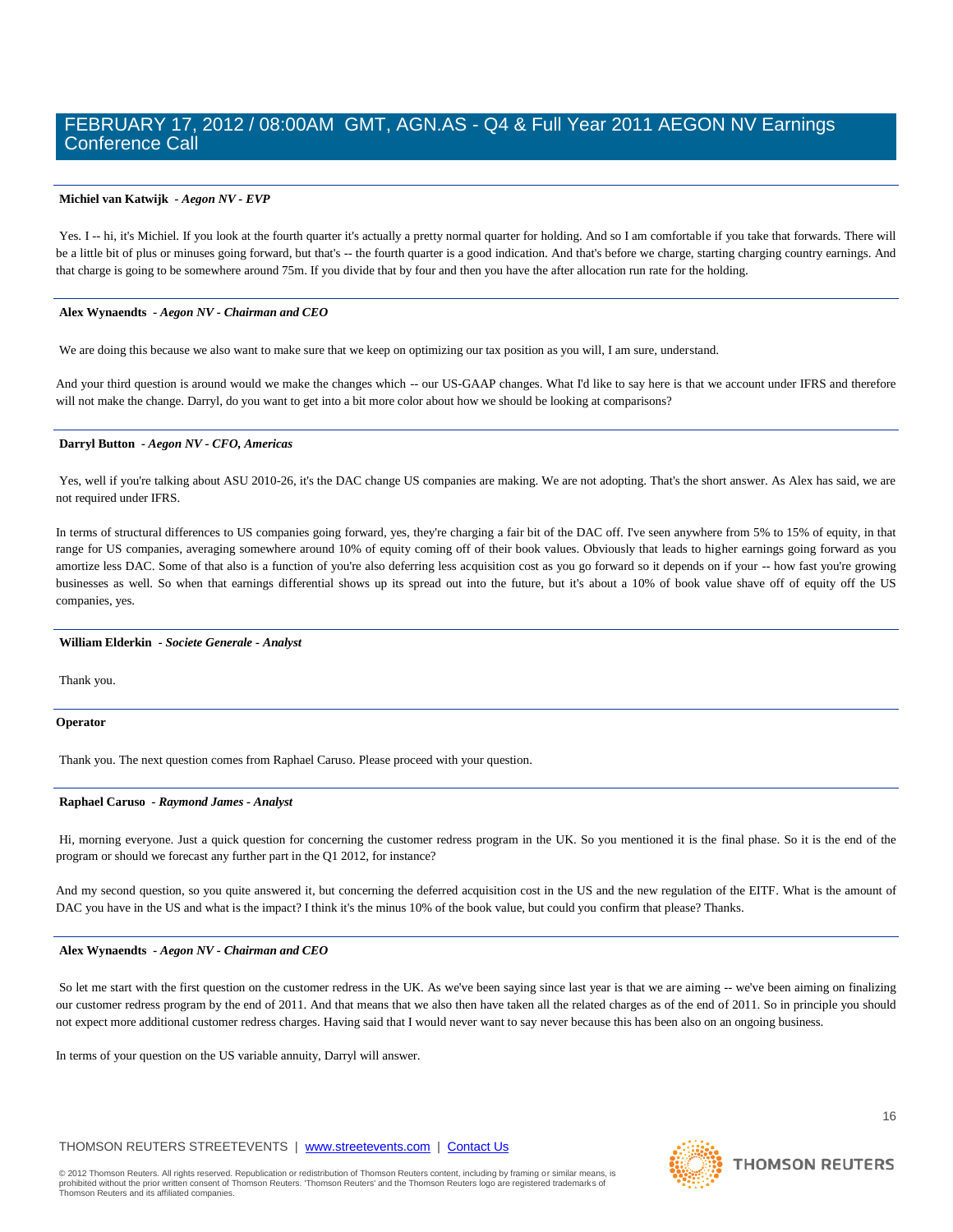### **Darryl Button** *- Aegon NV - CFO, Americas*

The DAC [invova], I think the question was. In terms of -- first of all, I would say we are not adopting the policy so we haven't gone through and done -- and did the detailed work so I can't give you the number in terms of what it would be. I think you did ask total DAC [invova]. Total DAC [invova] for the US is a little over \$10b. You can find that in the stats supplement.

### **Raphael Caruso** *- Raymond James - Analyst*

Okay. Good, thanks.

### **Operator**

Thank you. The next question comes from Richard Burden. Please proceed with your question.

### **Richard Burden** *- Credit Suisse - Analyst*

Hi. Sorry to come back to the DAC issue, but whilst I appreciate you are on IFRS and not on a US-GAAP basis you are now the only major European insurer that's not actually adopting this policy. AXA has announced that it's adopted the policy, ING has obviously written off all of its DAC and Prudential in the UK has also adopted it. So don't you think you ought to be looking at this policy and bringing it in to be consistent with your European peers?

### **Alex Wynaendts** *- Aegon NV - Chairman and CEO*

Yes, well, I think we've been clear there.

### **Jan Nooitgedagt** *- Aegon NV - CFO*

Maybe I could give here an answer. Jan Nooitgedagt. What we will do is we will move to a new accounting system when we have IFRS for phase two and that was important because we are on IFRS; it's our accounting. So that's the reason we have not adopted this.

### **Richard Burden** *- Credit Suisse - Analyst*

Okay. Thanks

### **Operator**

Thank you. The next question comes from Francois Boissin. Please proceed with your question.

### **Francois Boissin** *- Exane BNP Paribas - Analyst*

Yes, good morning. Francois Boissin from Exane BNP Paribas. Just one question remaining please. Could you quantify the impact of capital release from the longevity transaction in Netherlands?

And in what time frame do you basically expect to see higher assets under management from the consolidation of pensions business in the Netherlands. Is this a two, three year issue or is this a longer term development in your opinion? Thank you.

**Alex Wynaendts** *- Aegon NV - Chairman and CEO* 

### THOMSON REUTERS STREETEVENTS | www.streetevents.com | Contact Us

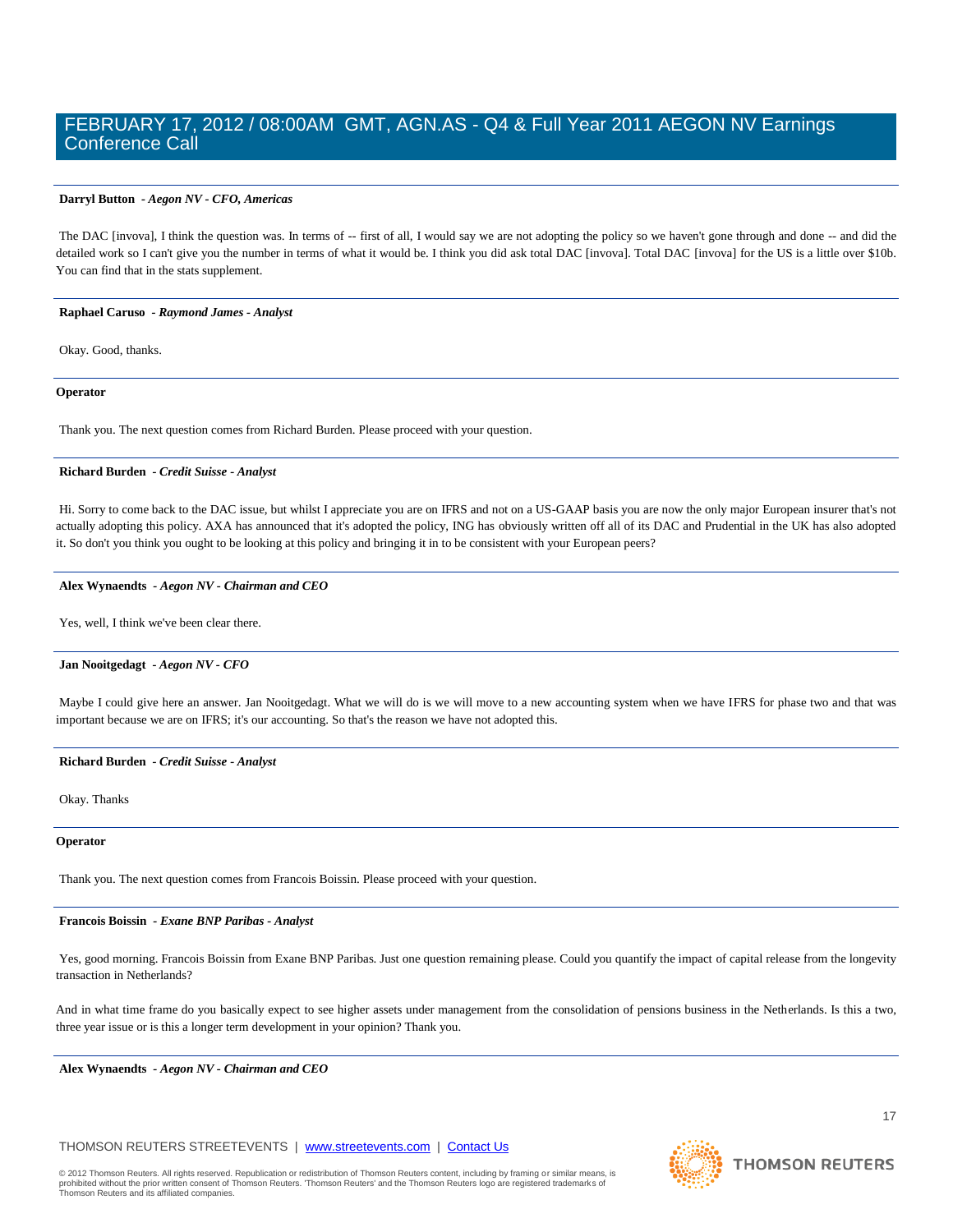Yes, on the, your question how much capital has been released, I just to make sure we clarify that I mentioned economic capital. And that means that on, so Solvency I and what's reflected in IGD, you will see no impact. On an economic capital basis we have not shared the amount of capital released, but you can think in the terms of a couple of hundred million.

### **Francois Boissin** *- Exane BNP Paribas - Analyst*

Okay. And in terms of basically the business opportunity for you guys in the Netherlands, how big do you see it and what's timeframe we're talking about?

### **Alex Wynaendts** *- Aegon NV - Chairman and CEO*

What we see is a large opportunity. We still have around 500 to 600 individual pension companies here in the Netherlands which are linked to corporates. And as you can imagine many of them are too small to survive in a world where regulatory requirements are significantly higher, the qualifications of the members of the Boards are much higher. The capital position on Solvency is clearly under pressure. So there is a trend which we have seen actually start already a couple of years ago where these companies pension funds either merge together or they get taken over by bigger, independent pension funds. But also increasingly they are moving to insured solutions, which are offered by Aegon.

Now that trend has been somewhat stopped by the fact that a number of these pension funds were below the coverage ratio of 100, which meant that they did not have enough assets in order to meet their liabilities and that makes it therefore somewhat difficult to transfer this to an insurance company because then there is a shortfall. So if you have 90% or 95% of coverage that means that your pensions, if you then move to insurance company, that then the payment for the remaining period would be also 90% to 95% of what is expected. So what I see happening is that once hopefully markets improve somewhat and that the coverage ratios get closer to the 100 then you will see a pickup of that activity.

And that's exactly the reason why we want to be ready. That's the reason why we put in place this derivative transaction in order to reduce our longevity, but effectively to increase our capacity to be a player in this market for the moment that these coverage ratios get closer to 100 and therefore pension funds are in a position to move towards insured solutions like the ones we have provided by Aegon.

#### **Francois Boissin** *- Exane BNP Paribas - Analyst*

Okay. Thank you very much.

### **Operator**

Thank you. The final question comes from [Lemer Salah]. Please proceed with your question.

### **Lemer Salah** *Analyst*

Good morning gentlemen. Thank you very much for the opportunity. Three questions from my side. First of all, which incentives will actually bring Aegon into action to change its hedging strategy for US variable book?

Secondly, you have stated that you have re-priced your products in the US. Is that solely depending on the market circumstances, or are you also looking at a certain peer and who is that peer whom you are looking at?

And third of all, thirdly, what is the current status of cross-selling and life and protection in the US? And when do we see this scaling impact in the life and protection portfolio? Thank you.

**Alex Wynaendts** *- Aegon NV - Chairman and CEO* 

### THOMSON REUTERS STREETEVENTS | www.streetevents.com | Contact Us

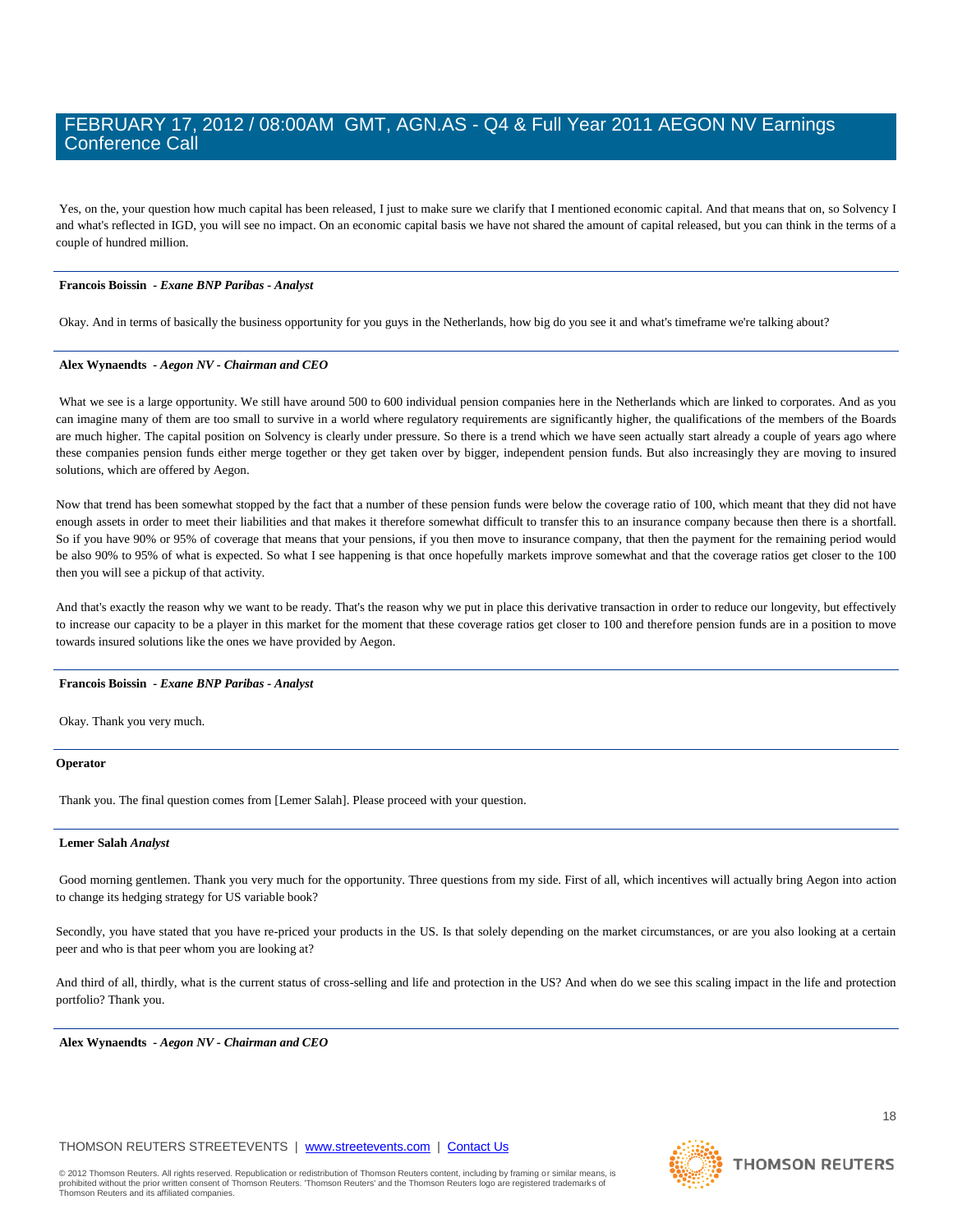Thanks. I'm not sure I exactly understood your first question. You mentioned hedging and you were asking what incentives we would need in order to change our hedging? So maybe you want to explain what you mean.

### **Lemer Salah** *Analyst*

Actually I mean for your variable annuity book, I presume at a certain point you're considering to maybe to move to a more static or another kind of hedging program. Is there a reason at this moment in 2012, at the inception of 2012 to change your hedging strategies for your variable annuity book?

### **Darryl Button** *- Aegon NV - CFO, Americas*

This is Darryl. Maybe I'll take that one. We really have two fundamental variable annuity hedge programs. We have the pre-2003 product and we have the post-2003. And the post-2003 is the GMWB product. The guarantees are carried at fair value. The hedges are at fair value. It's a dynamically traded hedge program. We re-balance daily on that one going forward. In terms of the back book, that's where we put on a macro hedge. I would say there that the accounting is not fair value so we do have some valuation differentials between the derivatives that are used to hedge that and the accounting on the back book.

There is no real plans to fundamentally change either program. We continuously look at the new products that we are putting on and the new hedge programs going forward in terms of extending into additional (inaudible), into -- we've done some volatility hedging more recently as it relates to the GMWB program. We're constantly looking at basis risk and how to fine tune those hedges going forward, but there's no real fundamental change I would say anticipated there. In terms of -- yes, so maybe that's the first question.

In terms of the -- I think you -- I'll jump in on the second question too, re-pricing in the US products, is that market driven or peer driven. The reality is it's both. We've been re-pricing both VA and life products for the low interest environment really steadily over the last couple of years. We've had to do it again because interest rates dropped further in the last half of 2011. We are constantly looking at our competitive position as well as our profit thresholds. What I would say is that we have a tendency to look at our profitability and make the move faster than the industry. So we will see that slowdown in sales as we do that pricing activity.

And I must --

### **Alex Wynaendts** *- Aegon NV - Chairman and CEO*

Yes, what I'd like to say, to add here, we have been consistent with our strategy in terms of pricing. Our strategy has to be to price the products on a competitive basis while we can and also to make sure that we are profitable. And that's very consistent here and that's why we are looking for different ways of looking for the right segments in variable annuities. We are re-pricing our life products. They need to be profitable. We also need to maintain and protect our franchise so sometimes it's a bit of a timing impact. But by and large it is a consistent strategy of selling profitable products to the right customers, and that's what you see here.

#### **Lemer Salah** *Analyst*

Okay. Thank you. And coming back to the second question, you mentioned it's a mix of both so market driven and peers. Are you looking at a second tier of peers, number five up to 10, or is it number one up to five?

### **Darryl Button** *- Aegon NV - CFO, Americas*

There is no question in the variable annuity space we are looking at the second tier. We are not trying to compete with product for the top five peer companies there. On the life side it depends, it depends on product. So when you have less interest sensitive products, like term or supplemental health, we look to be in that sort of that top five category, never leading on price but somewhere in the top five. When you get into the more interest-sensitive products, universal life secondary guarantee, that's where we've chosen to drop into the second tier for comparative and pricing purposes.

**Alex Wynaendts** *- Aegon NV - Chairman and CEO*